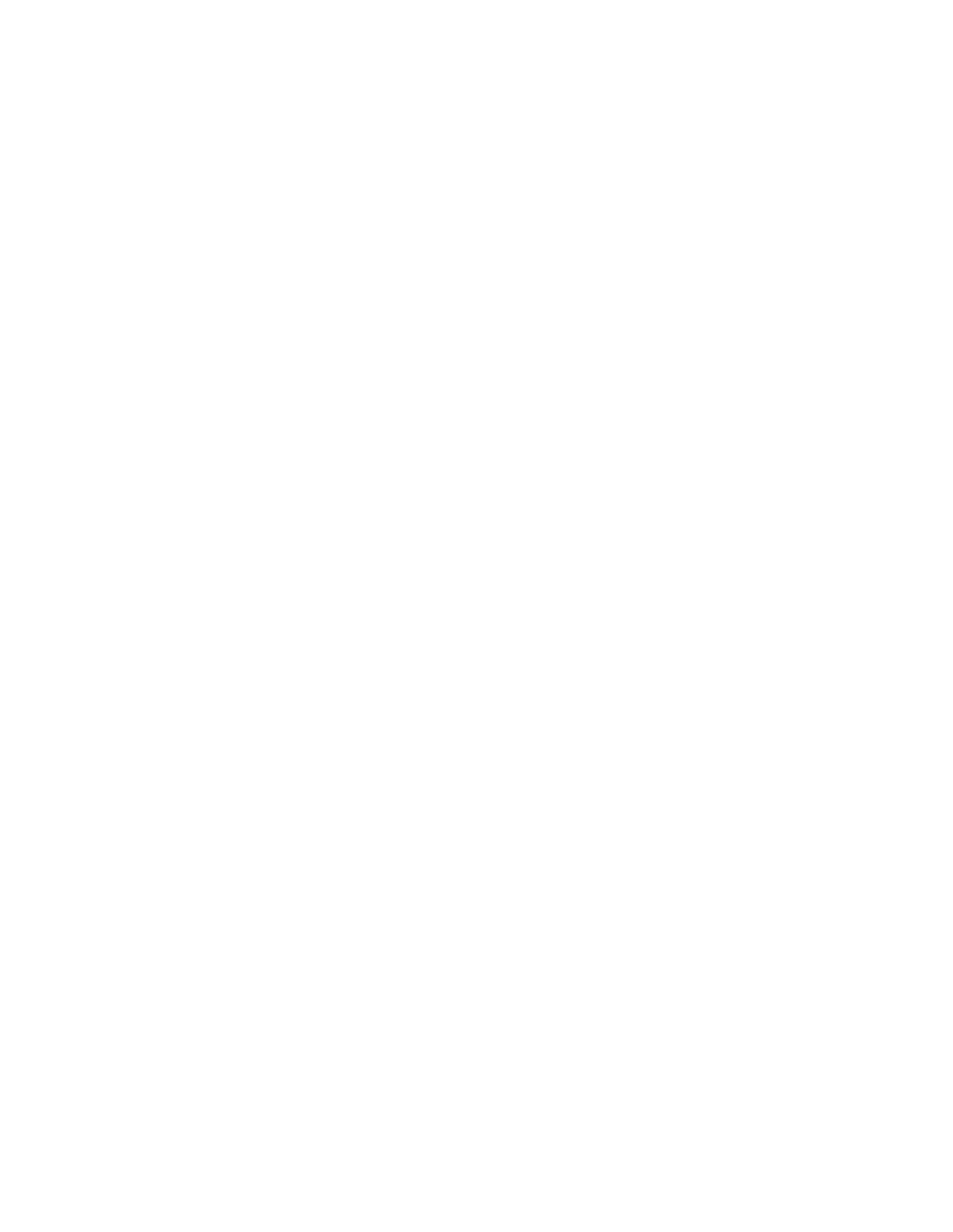## **TABLE OF CONTENTS**

| <b>OUR STORY</b>            | 3  |
|-----------------------------|----|
| <b>OUR PURPOSE</b>          | 4  |
| <b>OUR STRUCTURE</b>        | 5  |
| <b>OUR BELIEFS</b>          | 7  |
| <b>OUR STRATEGY</b>         | 10 |
| <b>YOUR NEXT STEP</b>       | 16 |
| <b>ADDITIONAL RESOURCES</b> |    |

Unless otherwise noted, all Scripture is taken from the HOLY BIBLE, NEW INTERNATIONAL VERSION ®. Copyright © 1973, 1978, 1984, by International Bible Society. Used by permission of Zondervan. All rights reserved. Revised 06-2020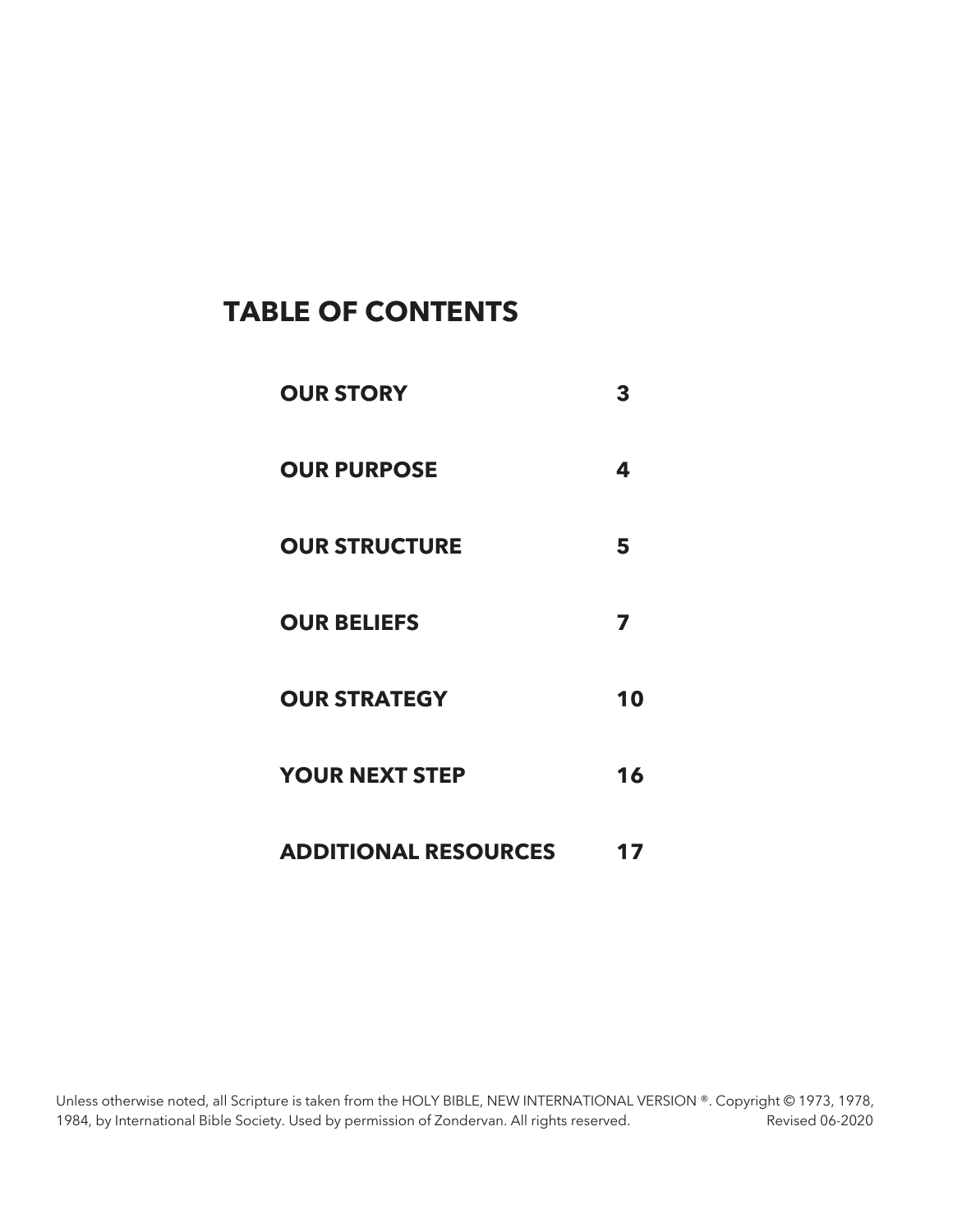## **WELCOME TO LIFE TRACK**

We're glad you've chosen to find out more about Life Church! This class is the basic introduction to our church family. Since we have attendees from many different church backgrounds, this class was designed to clearly explain who we are and what we believe.

## **OUR STORY**

## **BEGINNINGS**

Life Church was planted in September of 2000. The first service was held in the Germantown High School auditorium with approximately 35 people in attendance. Those 35 people began to pray and reach their community for Christ. In November of 2002, one hundred people welcomed Pastor Aaron and Tammy Cole to become the Senior Pastors of Life Church. The church began to grow rapidly, and as a result, Life Church expanded its facilities, staff, ministries and services in a renovated leased space.

## **PRIME PROPERTY**

In 2006, Life Church had an incredible opportunity to buy the property that was being leased for \$1.75 million, which was nearly \$2.5 million less than the appraised value. Within 2 years, Life Church had expanded its sanctuary to nearly double the size of the previous sanctuary, and opened a 5,000 square foot Student Center. In May 2013, Life Church expanded its current facilities at the Germantown Campus from 17,000 square feet to 42,000 square feet. This new space would give the ability to reach over 2,000 people on a weekend and see more experience life change in Jesus than ever before.

## **ONE CHURCH, MULTIPLE LOCATIONS**

In November of 2013, Life Church announced the launch of an Appleton campus, in early 2014 meeting inside the Marcus theater and was able to move into their current building in 2020. This was the first of a vision to open many campuses. In addition to Appleton, Life Church has a vision to have a campus in the 4 major counties in the greater Milwaukee area.

## **MILWAUKEE**

In January 2018, Pastor Aaron presented a vision to launch efforts to serve the inner-city of Milwaukee and establish a beachhead for our outreach endeavors. Within a few weeks, that vision became a reality. In February 2018, we launched a campus in the heart of Milwaukee. This amazing new facility would serve not only as a building to hold church on the weekends, but also our outreach facility. On Easter of 2018, Robert Bell joined our staff as the Campus Pastor. Today that campus has grown to reach over 200 people on a weekend.

## **BROOKFIELD**

In March 2019, Life Church was given an opportunity to move to the Brookfield area into a 50,000 square foot facility. This facility is equipped with a 400-seat auditorium, a full court gym, plenty of kids classrooms and several rooms for Life Groups and ministries.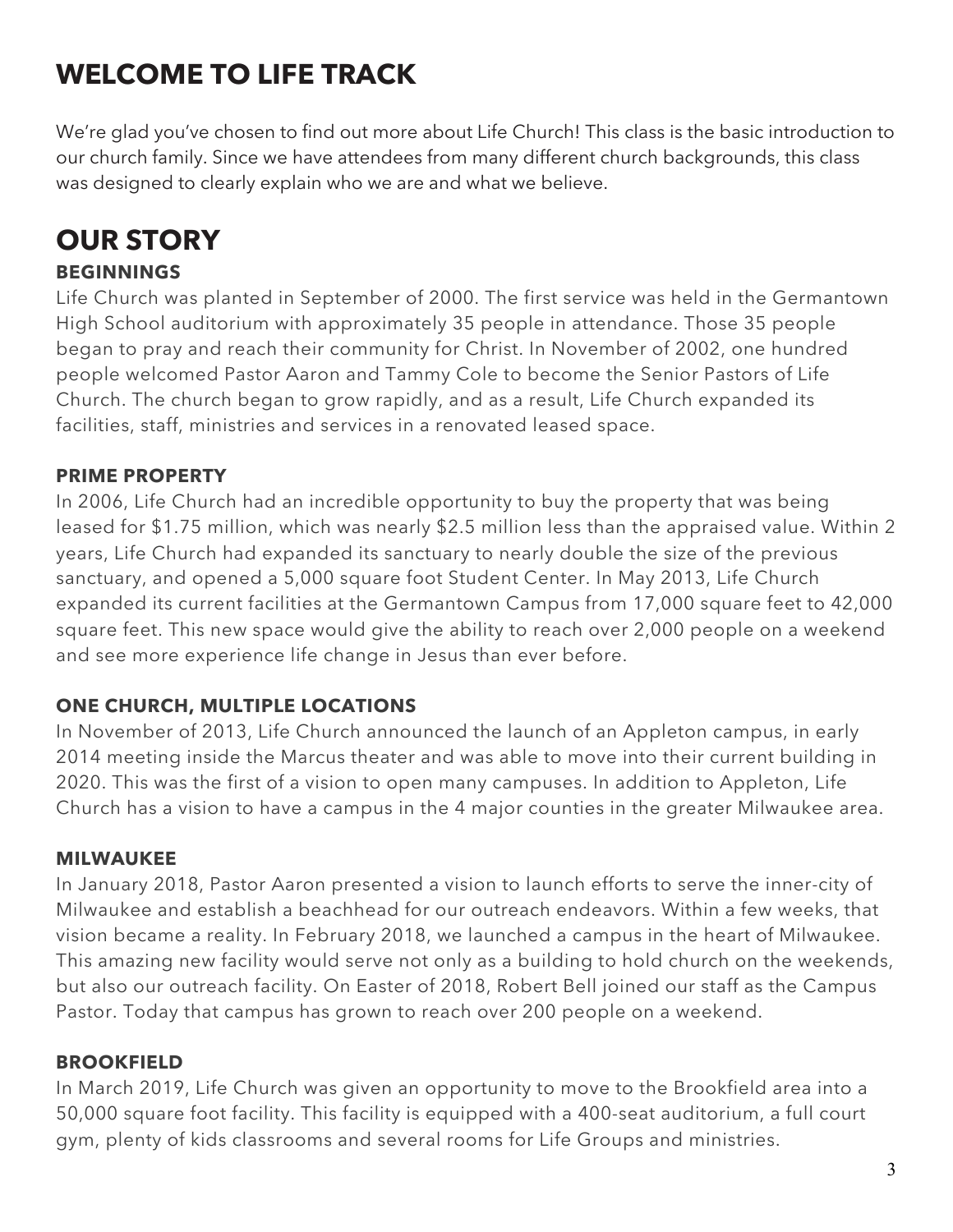## **OUR PURPOSE**

At Life Church, we have this radical belief that life is simply better when we live it **ON MISSION** with Jesus Christ.

Everyone is welcome here, because everyone **MATTERS** to God.

## **OUR MISSION: WHY WE EXIST**

Life Church exists to lead people to experience **LIFE CHANGE** in Jesus.

## **OUR VISION: WHAT WE'RE HERE TO ACCOMPLISH**

Compelled by our mission our vision is to have greater influence & growth through **MULTISITE**, **MISSIONS**, **MINISTRY LEADERSHIP**, and **MANAGING RESOURCES**.

## **OUR VALUES: PROVIDING METHODS FOR OUR MISSION**

- Relevant **ENVIRONMENTS**
- **EXCELLENCE** in Ministry
- Leadership **DEVELOPMENT**
- **AUTHENTIC** Community
- **PURPOSE**-Driven
- Innovative **CREATIVITY**
- **BIBLICAL** Authority
- Family **FOCUSED**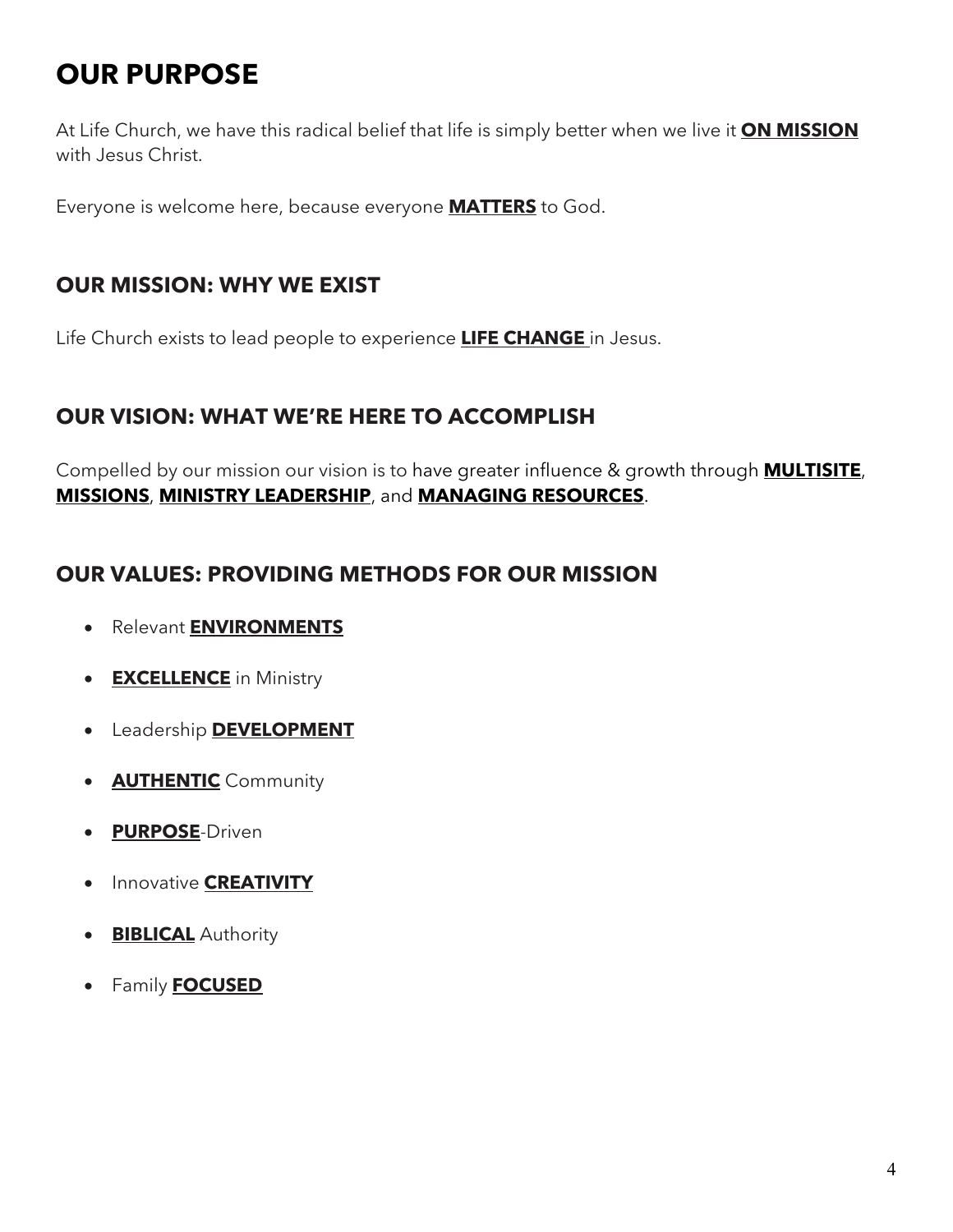## **OUR STRUCTURE**

Believers who invest their hearts, time, families and finances in the building of a local church deserve to have confidence in church leadership. People are looking for leaders who conduct themselves with integrity and respect when making decisions that affect their lives.

## **SENIOR PASTOR**

A. The **LEADER AND CEO** of Life Church.

Leads the Elder Board, staff, church, and congregation.

- B. Qualifications: Credentialed minister in good standing with the General Council of the Assemblies of God.
- C. Term: **INDEFINITE**, by election of membership and can be terminated by Elder Board and 2/3 vote of membership.

## **ELDER BOARD**

- A. Consists of no less than **4 MEMBERS**.
- B. Role: To **SERVE**, **PROTECT** and **SUPPORT** the Senior Pastor.
- C. Qualifications: Is a member and **LEADER**.

According to 1 Timothy 3:2-7, Titus 1:6-9, and 1 Peter 5:2-3

- D.Term: Appointed for a **TWO-YEAR** term and can be reappointed two additional two-year terms.
- E. The Elder Board is **APPOINTED** by the Senior Pastor and the current Elder Board.

## **STAFF**

- A. Life Church is a "**STAFF-LED**" church.
- B. The staff works as an **EXTENSION** of the Senior Pastor and are responsible to the Senior Pastor.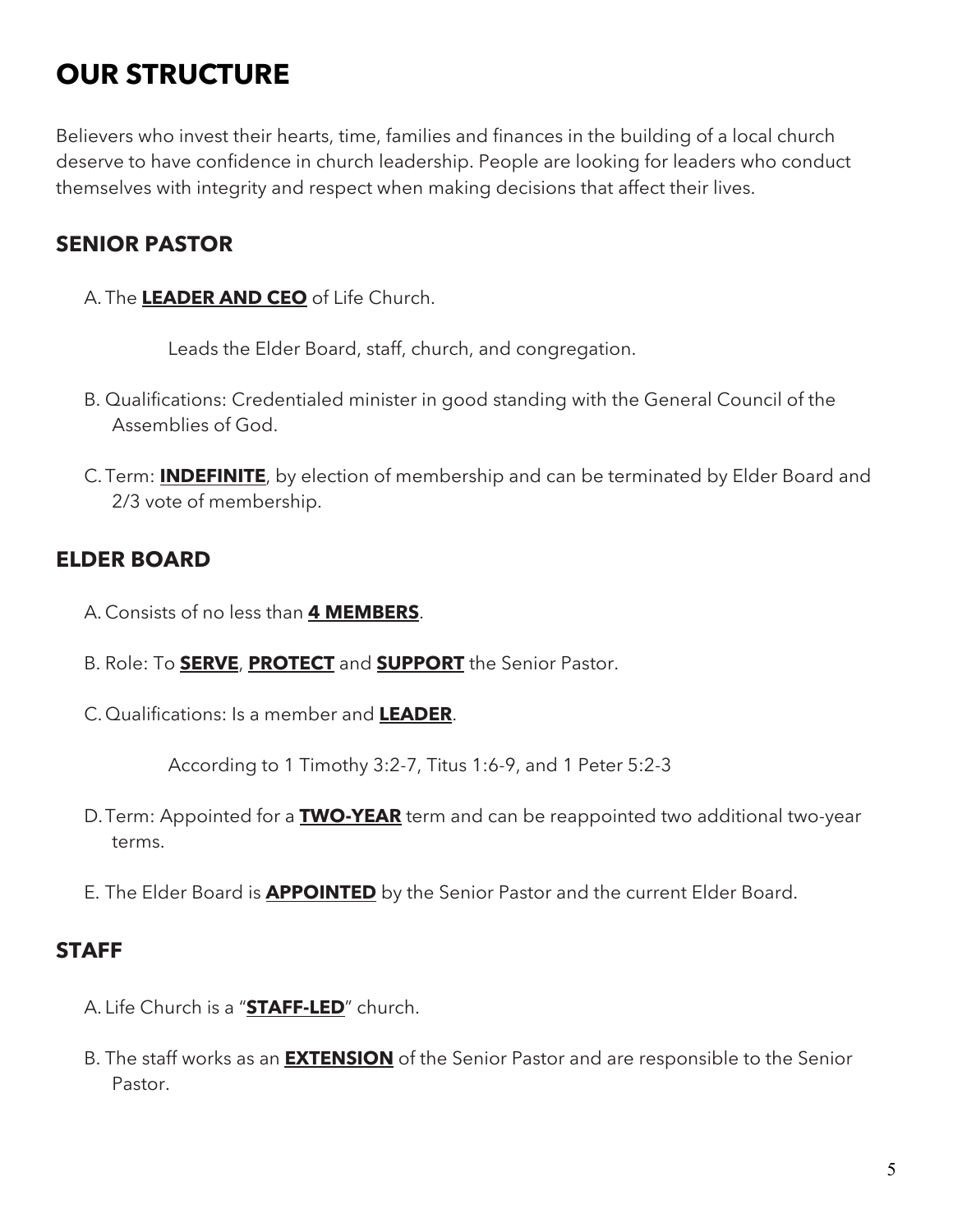## **FINANCES**

A. Life Church is supported through **TITHE** and **OFFERING**.

B. Greater – goes to fund missions, outreach, & expansion projects.

## **AFFILIATION**

A. Life Church is affiliated with the Assemblies of God (www.ag.org)

## **MEMBERSHIP**

## **A. STANDARDS**

- 1. Christ Follower.
- 2. Live a Christian lifestyle.
- 3. Agree with the Life Church doctrine.
- 4. Be water baptized by immersion.
- 5. Regularly contribute to the support of the Church with tithes and offerings.
- 6. Diligence in attending regularly scheduled services and meetings.
- 7. Actively involved in a Life Group.
- 8. Serve in a ministry.
- 9. Complete Life Track.
- 10. Be at least 18 years of age.

## **B. PROCESS**

- 1. Complete Life Track.
- 2. Serve in a ministry for at least 90 days.
- 3. Fill out a member application and submit for approval.
- 4. Attend the New Member Banquet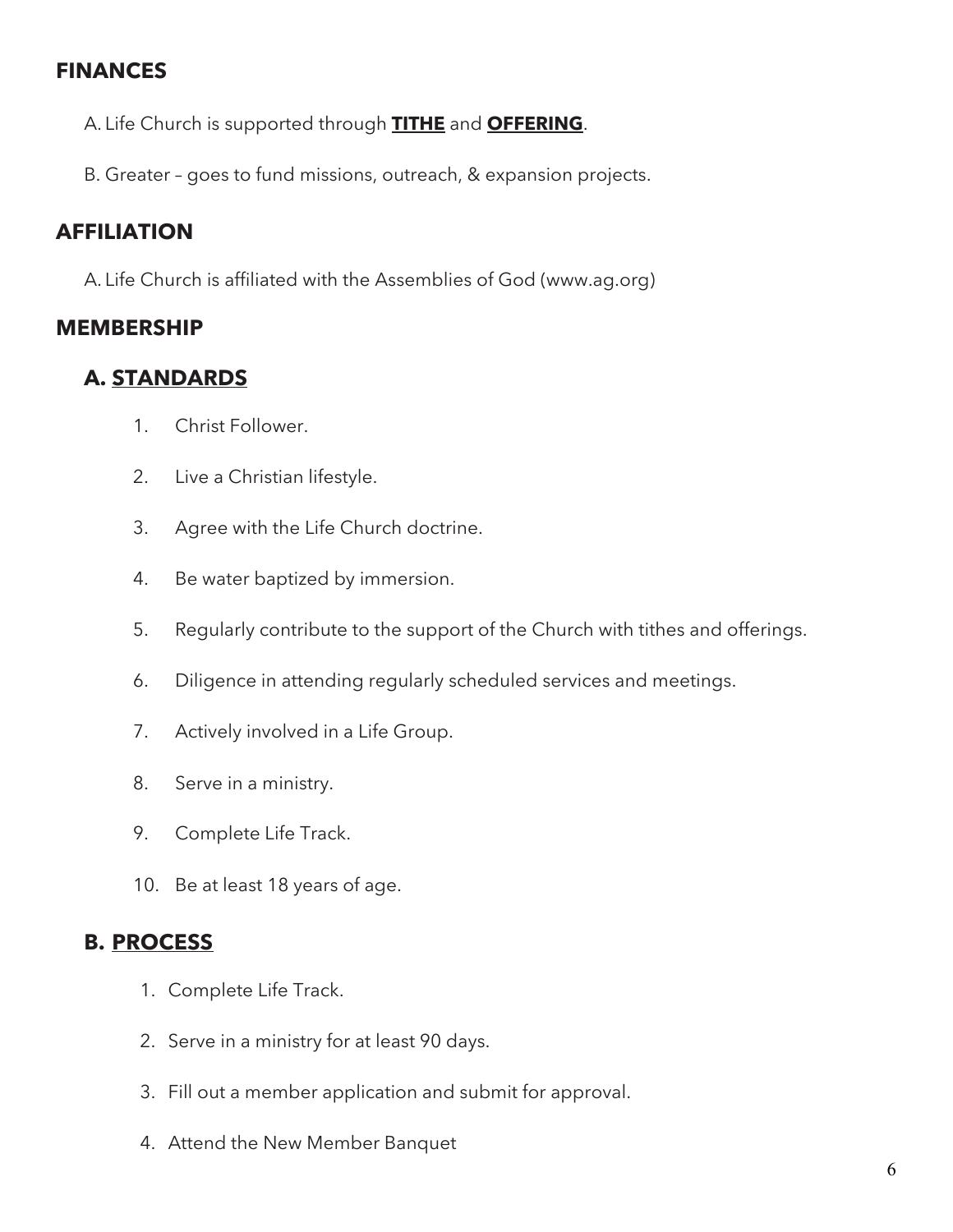## **OUR BELIEFS**

## **DOCTRINAL FRAMEWORK**

#### **1. In essential beliefs, we have UNITY.**

*"There is one Body and one Spirit...there is one Lord, one faith, one baptism, and one God and Father of us all…"*  Ephesians 4:4-6

#### **2. In non-essential beliefs, we have LIBERTY.**

*"Accept him whose faith is weak, without passing judgment on disputable matters...Who are you to judge someone else's servant? To his own master he stands or falls...So then each of us will give an account of himself to God...So whatever you believe about these things keep between yourself and God."* 

Romans 14:1, 4, 12, 22

#### **3. In all our beliefs, we show CHARITY.**

*"...If I hold in my mind not only all human knowledge but also the very secrets of God, and if I have the faith that can move mountains - but have no love, I amount to nothing at all."* 1 Corinthians 13:2 (Ph)

## **ESSENTIAL BELIEFS**

#### **1. God's WORD**

A. The Bible is Inspired – *We believe the scriptures are inspired by God and declare His design and plan for mankind.*

*(2 Timothy 3:15-17, 1 Thessalonians 2:13, 2 Peter 1:21)*

#### **2. God's PERSON**

- A. One True God *We believe there is only one true God—revealed in three persons: Father, Son, and Holy Spirit (Commonly known as the Trinity). (Deuteronomy 6:4, Isaiah 43:10, Matthew 29:19, Luke 3:22)*
- B. Jesus Christ is Fully God *We believe In the deity of the Lord Jesus Christ. As God's son, Jesus was both human and divine. The Lord Jesus Christ is the eternal Son of God. (Matthew 1:23, Hebrews 7:26, Acts 2:22, 1 Corinthians 15:3, Matthew 28:6, Acts 1:9)*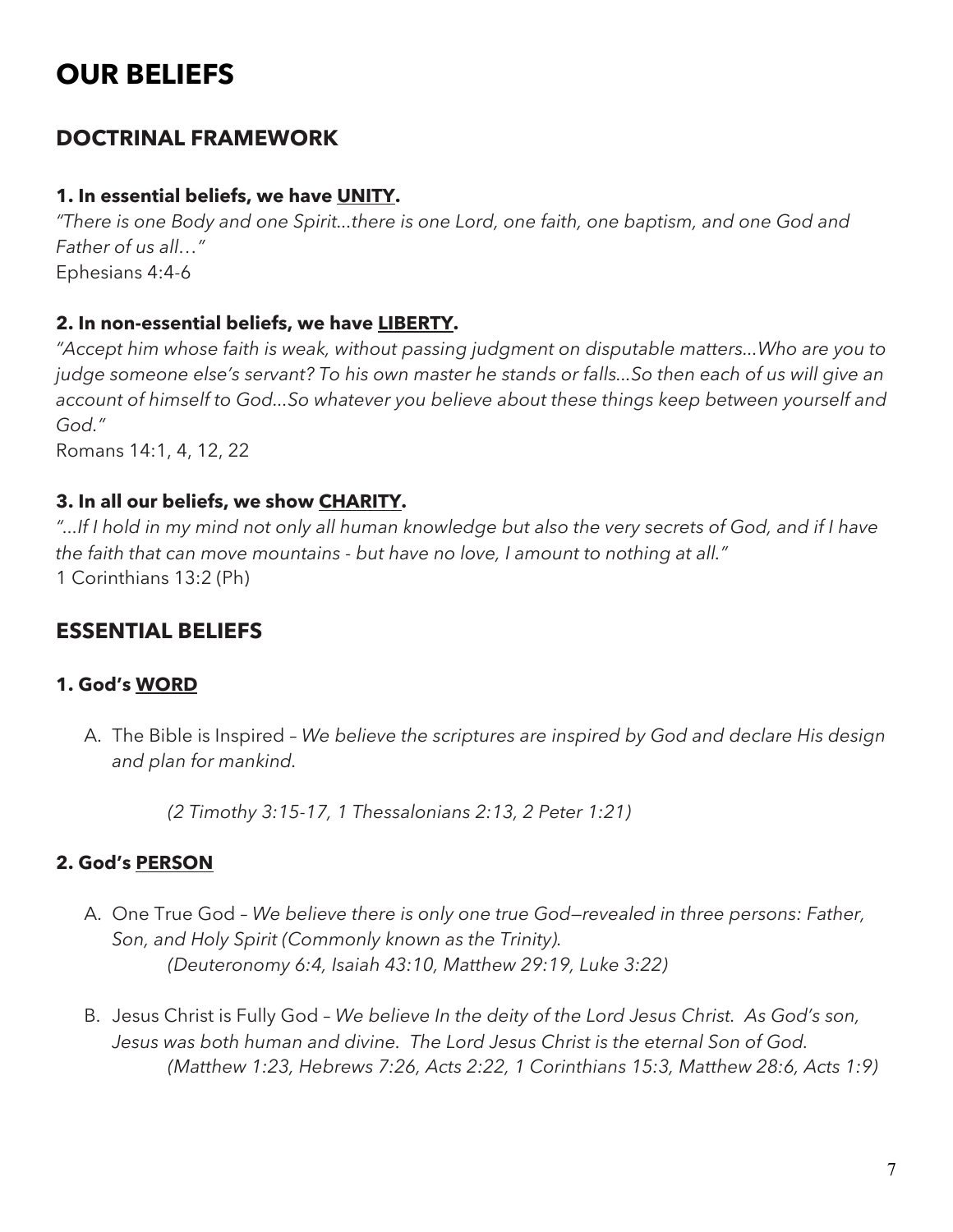#### **3. God's Plan for MAN**

- A. The Fall of Man *We believe though originally good, man willingly fell to sin—ushering evil and death, both physical and spiritual, into the world. (Genesis 1:26-27, Genesis 2:17, Genesis 3:6, Romans 5:12-19)*
- B. The Salvation of Man *We believe every person can have restored fellowship with God through salvation. Salvation is simply accepting Christ's offer of forgiveness for sin. (Luke 24:47, John 3:3, Romans 10:13-15, Ephesians 2:8, Titus 2:11-12, Ephesians 4:24)*
- C. Sanctification *We believe that Christ Followers should separate themselves from evil and identify with things that are pure through a process called sanctification. (Romans 12:1, 1 Thessalonians 5:23, Hebrews 13:12, Hebrews 12:14)*
- D. The Baptism of the Holy Spirit *We believe the baptism in the Holy Spirit is a special experience following salvation that empowers believers for witnessing and effective service, just as it did in New Testament times.*

*(Luke 24:49, Acts 1:4-8, 1 Corinthians 12:1-31, Acts 8:12-17, John 7:37-39, Mark 16:20)*

- E. The Initial Physical Evidence of the Baptism of the Holy Spirit *We believe that the baptism of Christians in the Holy Spirit is accompanied by the initial physical sign of speaking in other tongues (unlearned languages) as the Spirit of God gives them audible expression. (Acts 2:4, 1 Corinthians 12:4-10)*
- F. Divine Healing *We believe divine healing of the sick is a privilege for Christians today and is provided for in Christ's atonement. His atonement is His sacrificial death on the cross for our sins. (Isaiah 53:4-5, Matthew 8:16-17, James 5:14-16)*

#### **4. God's Plan for the CHURCH**

- A. The Ordinances of the Church *We believe Water Baptism by immersion after repenting of one's sins and receiving Christ's gift of salvation, and Holy Communion (the Lord's Supper) as a symbolic remembrance of Christ's suffering and death for our salvation. (Baptism – Matthew 28:19, Mark 16:16, Acts 10:47-48, Romans 6:4) (Holy Communion – 2 Peter 1:4, 1 Corinthians 11:26)*
- B. The Church and Its Mission *We believe the Church has a mission to seek and save all who are lost in sin. We believe 'the Church' is the body of Christ and consists of the people who, throughout time, have accepted God's offer of redemption (regardless of religious denomination) through the sacrificial death of His son, Jesus Christ. (Matthew 28:19, Mark 16:15, Ephesians 1:22-23, Hebrews 12:23)*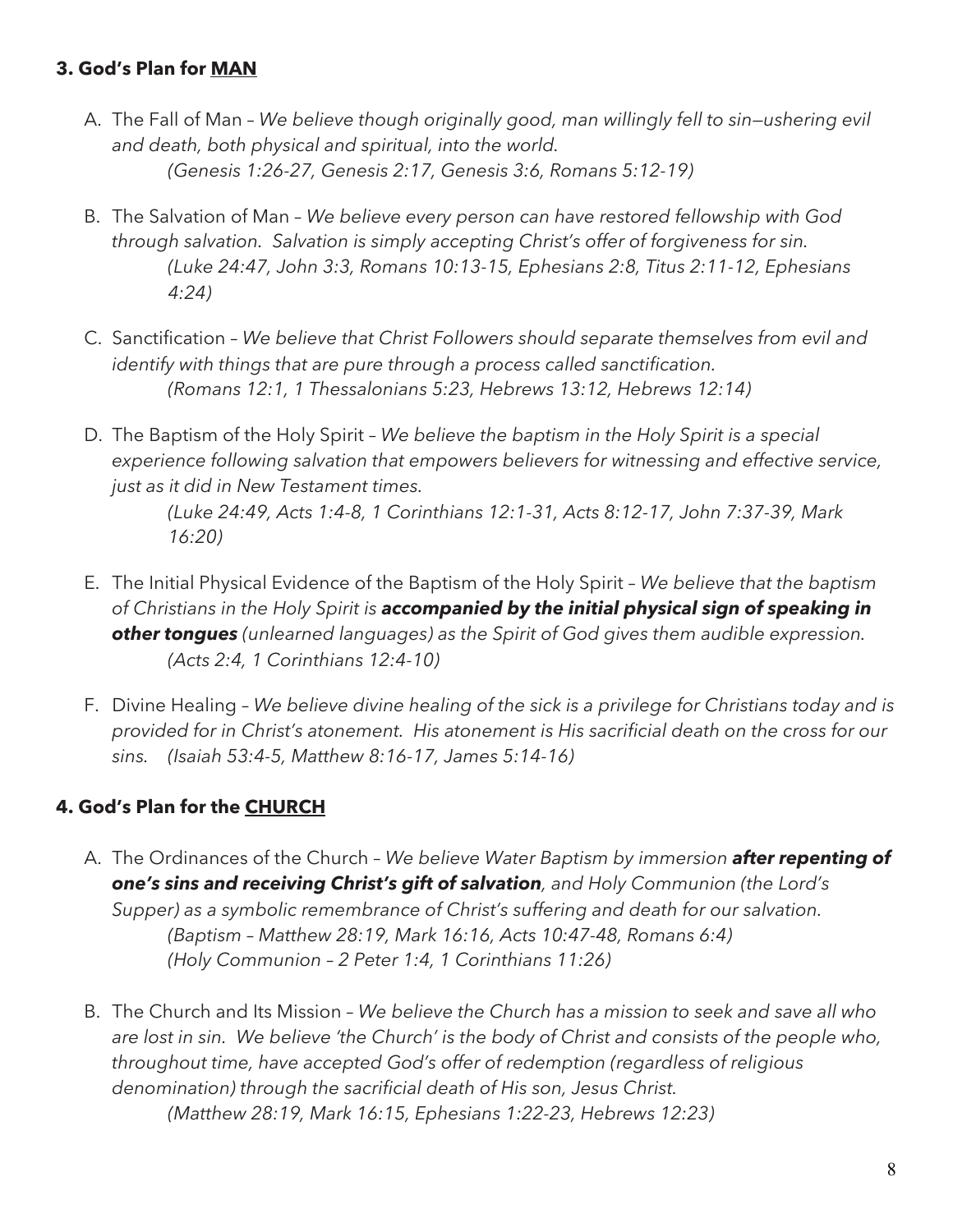C. The Ministry – *We believe a divinely called and scripturally ordained leadership ministry serves the Church. The Bible teaches that each of us under leadership must commit ourselves to reach others for Christ, to worship Him with other believers, and to build up or edify the body of believers—the Church.*

*(Mark 16:15-20, John 4:23-24, Ephesians 4:11, 16)*

## **5. God's Plan for ETERNITY**

- A. The Blessed Hope *We believe all Christ Followers who have died will one day rise from their graves and will meet the Lord in the air. Christ Followers who have not yet died will be raptured or caught up with them, to be with the Lord. (Romans 8:23, 1 Corinthians 15:51-52, 1 Thessalonians 4:16-17, Titus 2:13)*
- B. The Millennial Reign of Christ *We believe that the second coming of Christ includes the rapture of all Christ Followers, which is our blessed hope, followed by the visible return of Christ with His saints to reign on the earth for 1000 years.*

*(Zechariah 14:5, Matthew 24:27, Revelation 1:7, Ezekiel 37:21-22, Romans 11:26-27, Micah 4:3-4)*

C. The Final Judgment – *We believe there will be a final judgment in which the wicked dead (those who have died without accepting Christ's salvation) will be raised and judged according to the way they lived.*

> *(Matthew 25:46, Mark 9:43-48, Revelation 19:20, Revelation 20:11-15, Revelation 21:8)*

D. The New Heavens and the New Earth – *We believe that "according to God's promise, we look for new heavens and a new earth, where righteousness will dwell and reign forever." (2 Peter 3:13, Revelation 21-22)*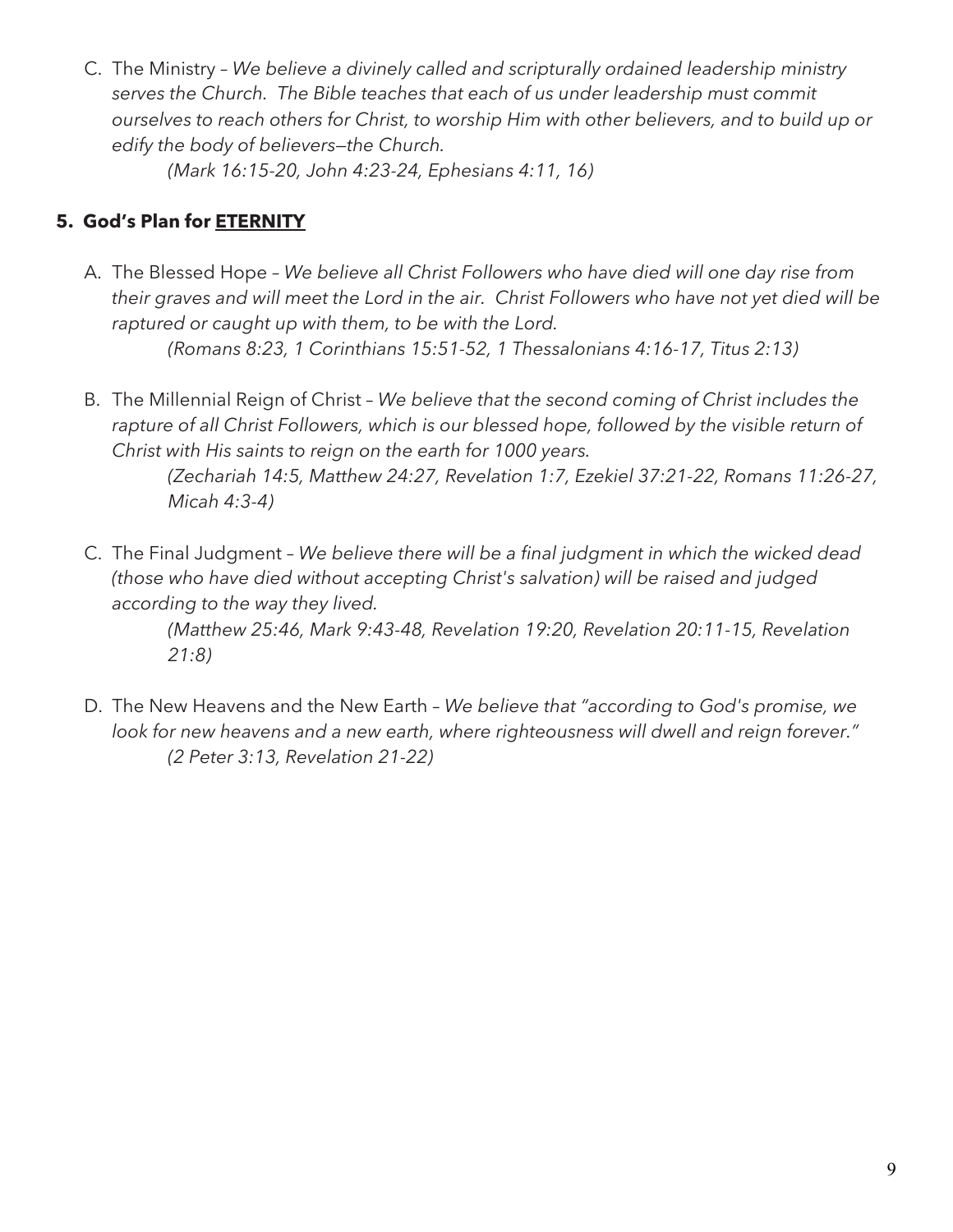## **OUR STRATEGY**

The diagram to the right is a simple diagram of our strategy for how we "do church." We believe the way we will fulfill the great commission according to Matthew 28:19 is to intentionally lead people through this strategy. Below this strategy is explained in depth.



## **GATHER**

We believe that our weekend services are the front door of our church. This is the greatest opportunity for us to build the believer and serve the seeker.

Every weekend, we believe there are three types of people at a weekend service:

#### **A.** *The MATURE Christ Follower*

These people are mature in their faith and spiritually feed themselves. They make up roughly one third of a healthy church. They are the type of people that understand the overall vision and direction of Life Church, and are willing to do whatever it takes to help accomplish that vision.

*"Anyone who lives on milk, being still an infant, is not acquainted with the teaching about righteousness. But solid food is for the mature, who by constant use have trained themselves to distinguish good from evil."* Hebrews 5:13-14

#### **B.** *The NEW Christ Follower*

These people are either new in their faith or new to Life Church, and make up another third of the church. If they're new in their faith, they are going to make mistakes along the way. If they're new to Life Church, they're still trying to get plugged in and connected so they can sit in the chair of the Mature Christ Follower.

*"Brothers and sisters, I could not address you as people who live by the Spirit but as people who are still worldly—mere infants in Christ. I gave you milk, not solid food, for you were not yet ready for it. Indeed, you are still not ready."* 1 Corinthians 3:1-2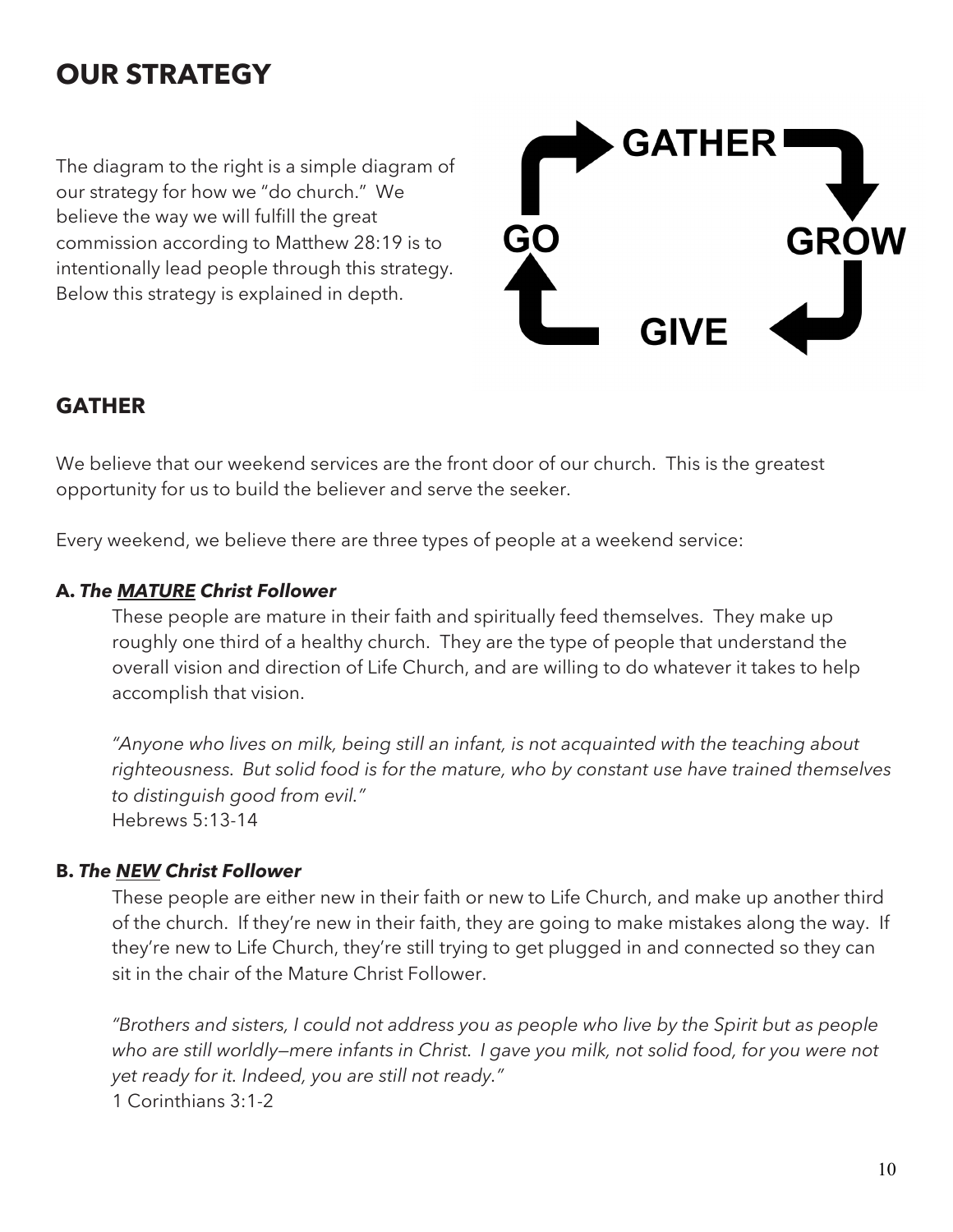## **C.** *The "SINNER"*

These people are spiritually lost, and make up the last third of the church. They have not yet made a commitment to follow Christ. Most weekends are geared heavily towards this person.

*When the teachers of the law who were Pharisees saw him eating with the sinners and tax collectors, they asked his disciples: "Why does he eat with tax collectors and sinners?" On hearing this, Jesus said to them, "It is not the healthy who need a doctor, but the sick. I have not come to call the righteous, but sinners."* Mark 2:16-17

## **GROW**

God desires to have a GROWING relationship with us. At Life Church, we are committed to providing opportunities for you to grow in your faith. We accomplish this through Life Groups, S.O.A.P., baptism, and Life Leadership College.

## **1. LIFE GROUPS**

## A. The **PURPOSE** of Life Groups

#### 1. A place to *CONNECT.*

*"…yes, whatever a person is like, I try to find common ground with him so he will let me tell him about Christ and let Christ save him."*  1 Corinthians 9:22 LB

#### 2. A place to *GROW.*

*"As iron sharpens iron, so one man sharpens another."*  Proverbs 27:17

#### 3. A place to *SERVE.*

*"Not so with you. Instead, whoever wants to become great among you must be your servant, and whoever wants to be first must be slave of all. For even the Son of Man did not come to be served, but to serve, and to give his life as a ransom for many."* Mark 10:43-45

## B. The **STRUCTURE** of Life Groups.

1. Free Market Groups

Our groups are as varied as we are; group leaders use their gifts and passions to create a group that allows others to join with them in serving God. Whatever the age, interest, or location, there is a group that is just right for you.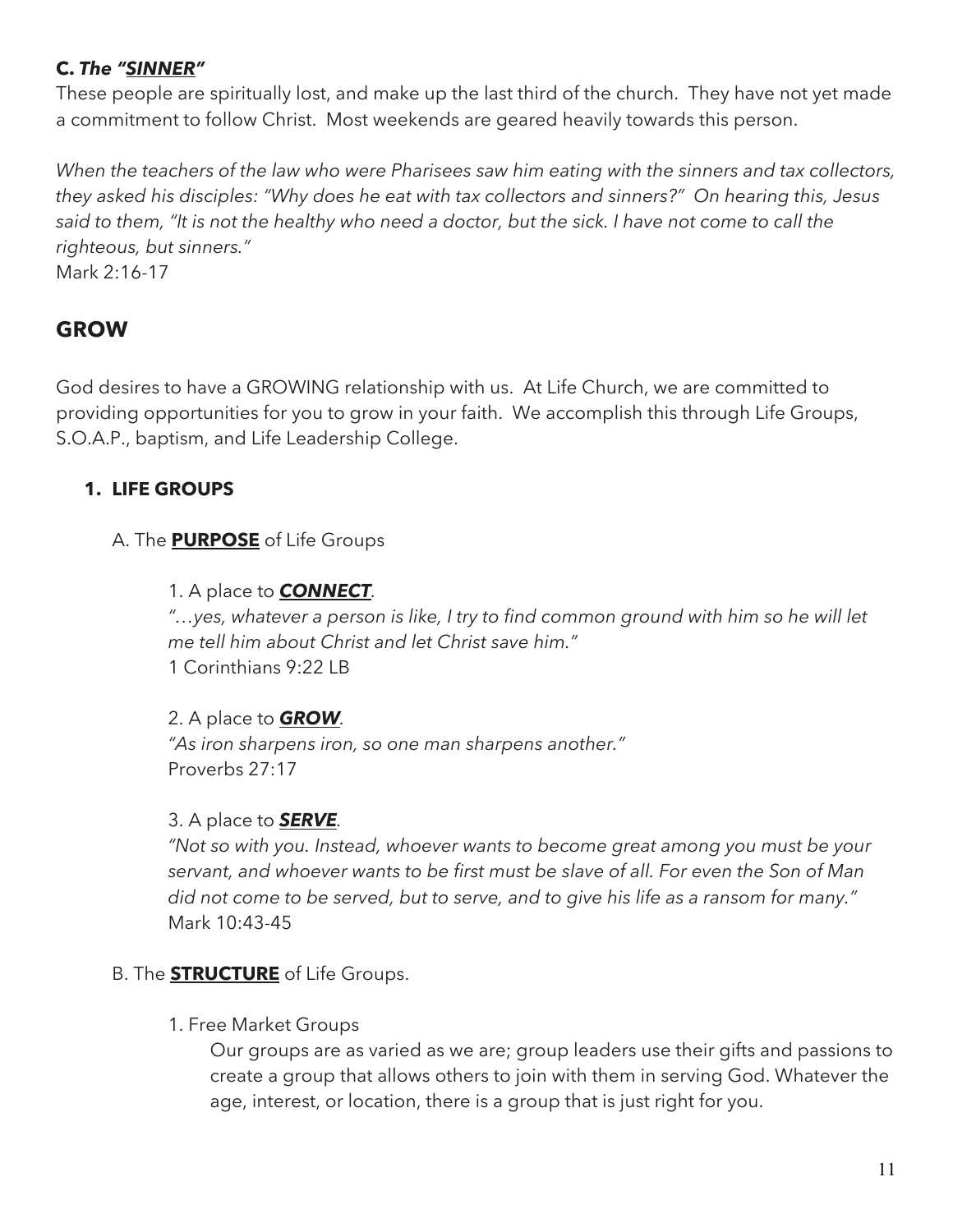#### 2. Three Trimesters

New groups start and stop three times a year—winter, summer and fall trimesters. No groups meet in January, May, and September, as these are all used as sign up months. Each trimester lasts 3 months (Feb-April, June-Aug, Oct-Dec).

#### 3. Becoming a Leader

We believe that everyone has areas of strength and gifting that could benefit others. The first step in becoming a Life Group leader is to complete Life Track. Unlike other ministry opportunities at Life Church, we ask all Life Group leaders to be members of the church (you will have an opportunity to do this through the Life Track process).

## **2. S.O.A.P.**

At Life Church, our desire is that every believer would not just attend church, but also hear from God daily through His Word! As we read the Bible, we begin to see how God responds to things. Doing daily devotions re-patterns the way we think, transforms the spirit of our mind, and helps us become more like Jesus! SOAP journaling is a simple and excellent way to both record and process what God has spoken to you. It's also a useful tool to use at a later time when you want to reflect on and review some of the 'gems' that you have received. SOAP is an acronym for **Scripture**, **Observation**, **Application**, **Prayer**.

Download the current SOAP guide and instructions at lifechurchwi.com/soap.

## **3. BAPTISM**

We believe every Christ Follower should be baptized by immersion after becoming a Christ Follower. We provide baptism opportunities all throughout the year, so simply sign up when the opportunity presents itself. We believe this is a crucial step in the discipleship process (becoming more like Jesus).

## **4. LIFE LEADERSHIP COLLEGE**

In 2012, Life Church launched a 4-year bachelor's degree program called Life Leadership College. Students can attend for less than half the cost of a Bible College, but graduate with the same degree. This ministry training school meets at the Germantown Campus, and is designed to prepare students to fulfill their calling into full-time ministry.

In addition to this, we offer Adult Education classes throughout the year. If you are interested in growing in your Biblical knowledge (for college credit or via audit), sign up for Adult Education today. You can visit thellc.org for more information.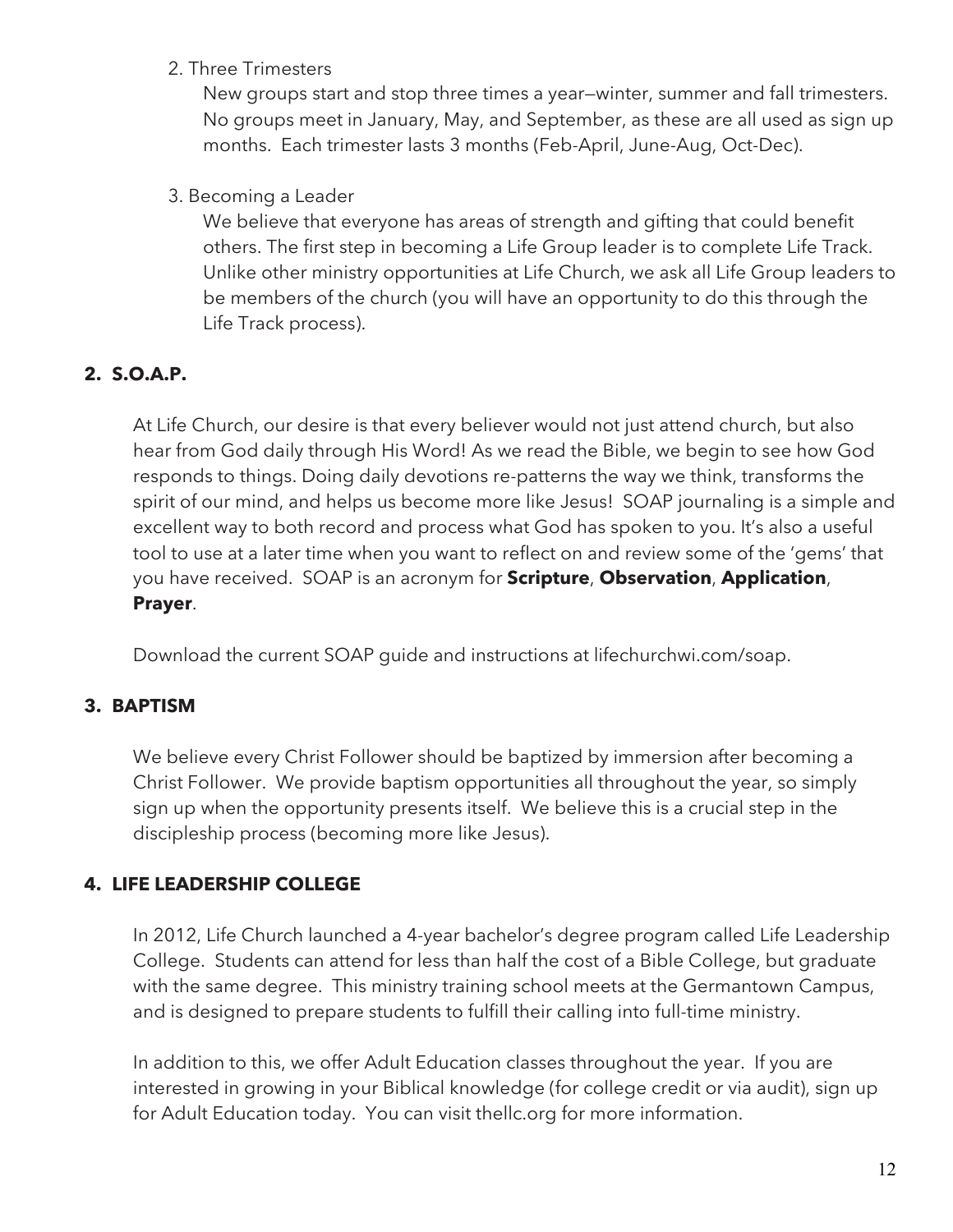## **GIVE**

### **1.** Serve on a **LIFE TEAM.**

All of us were created by God to make a difference in the life of another person. God has a place for you where your unique abilities and passions can touch the lives of others. We believe that your life will never make sense until you find, develop, and fulfill that purpose.

*"For we are God's workmanship, created in Christ Jesus to do good works, which God prepared in advance for us to do."*  Ephesians 2:10

*"However, I consider my life worth nothing to me, if only I may finish the race and complete the task the Lord Jesus has given me."*  Acts 20:24

*"Now God gives us many kinds of special abilities…and there are different kinds of service to God (ministry)…All of you together form the one Body of Christ and each of you is a separate and necessary part of it."* 1 Corinthians 12:4-5, 27 (LB)

A. How to join the Life Team.

#### 1. Application

Complete and submit the Life Team application (available online). Find a list of all serving opportunities in the appendix of this packet.

#### 2. One-on-One

Schedule a meeting with a ministry team leader to share your ideas and complete your training.

#### 3. Training

Attend an orientation or training session in the ministry area of your choice to learn more about how to be involved.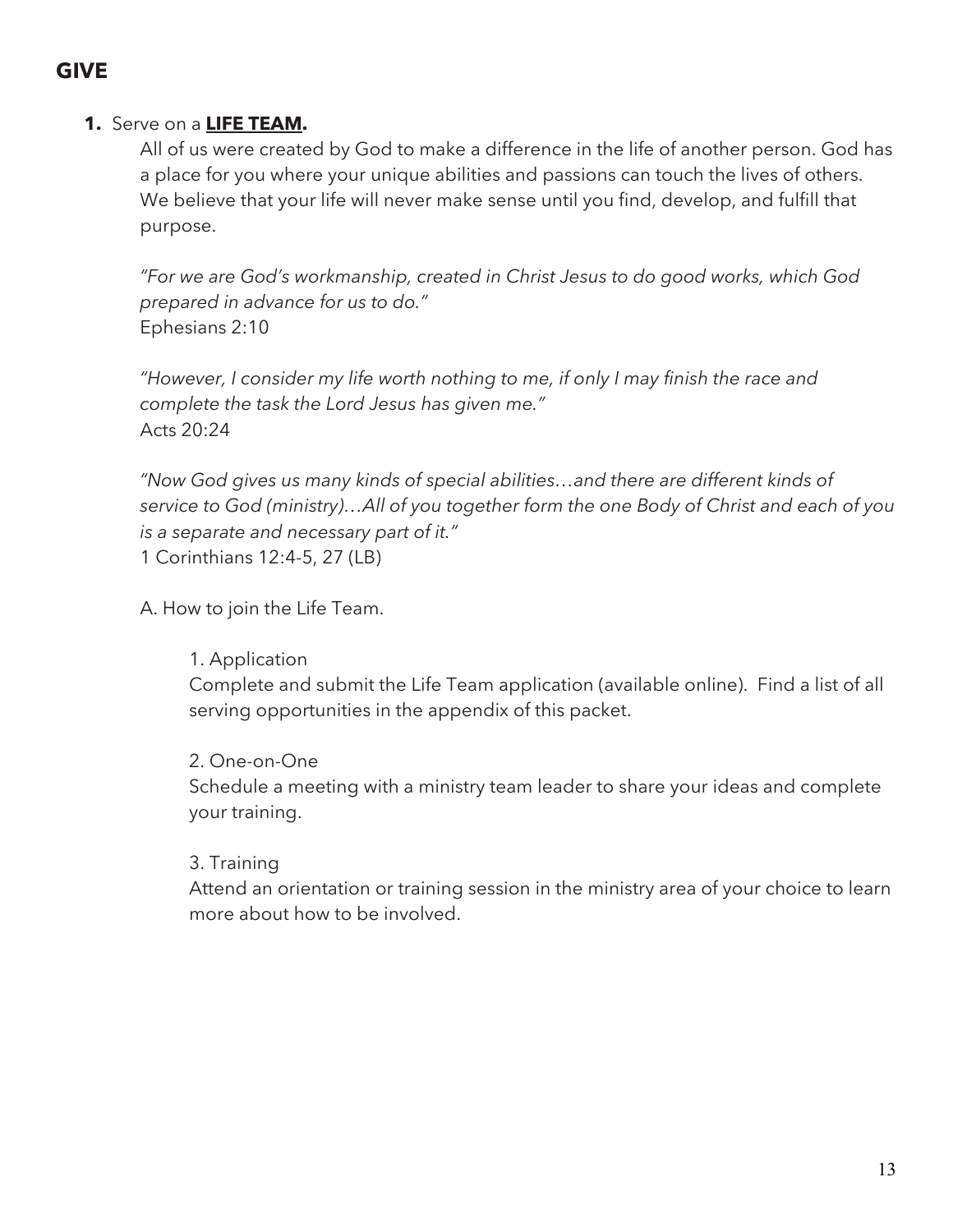#### **2.** Give **FINANCIALLY.**

#### **A. The Tithe**

The tithe is the first 10% of everything a Christ Follower earns, and should be brought to the storehouse, which is the local church. This is the bare minimum that a Christ Follower should give of their treasure.

*"Will a man rob God? Yet you rob me. "But you ask, 'How do we rob you?' "In tithes and offerings. You are under a curse—the whole nation of you—because you are robbing me. Bring the whole tithe into the storehouse, that there may be food in my house. Test me in this," says the Lord Almighty, "and see if I will not throw open the floodgates of heaven and pour out so much blessing that you will not have room enough for it."*

Malachi 3:8-10

*"Yes, you should tithe, and you shouldn't leave the more important things undone either."* 

Matthew 23:23

#### **B. Greater**

An offering is anything above and beyond the tithe and is encompassed in one simple strategy of generosity called Greater. At Life Church the Greater objective is revealed in three main ways; Greater Mission, Greater Generation, and Greater Expansion.

a) Greater Mission

Whether it is around the corner or around the world, the Greater Mission aids missionaries, churches, and other organizations and projects that all proclaim the gospel of Jesus and ultimately lead to life change.

b) Greater Generation

Life Church leads and empowers a greater generation through ministry training via various schools, campus ministries, camp scholarships and Life Leadership College.

c) Greater Expansion

Whether securing a new campus facility or accelerating the payoff of a current facility through strategic expansion and debt freedom we want to be positioned to make a greater impact within our community.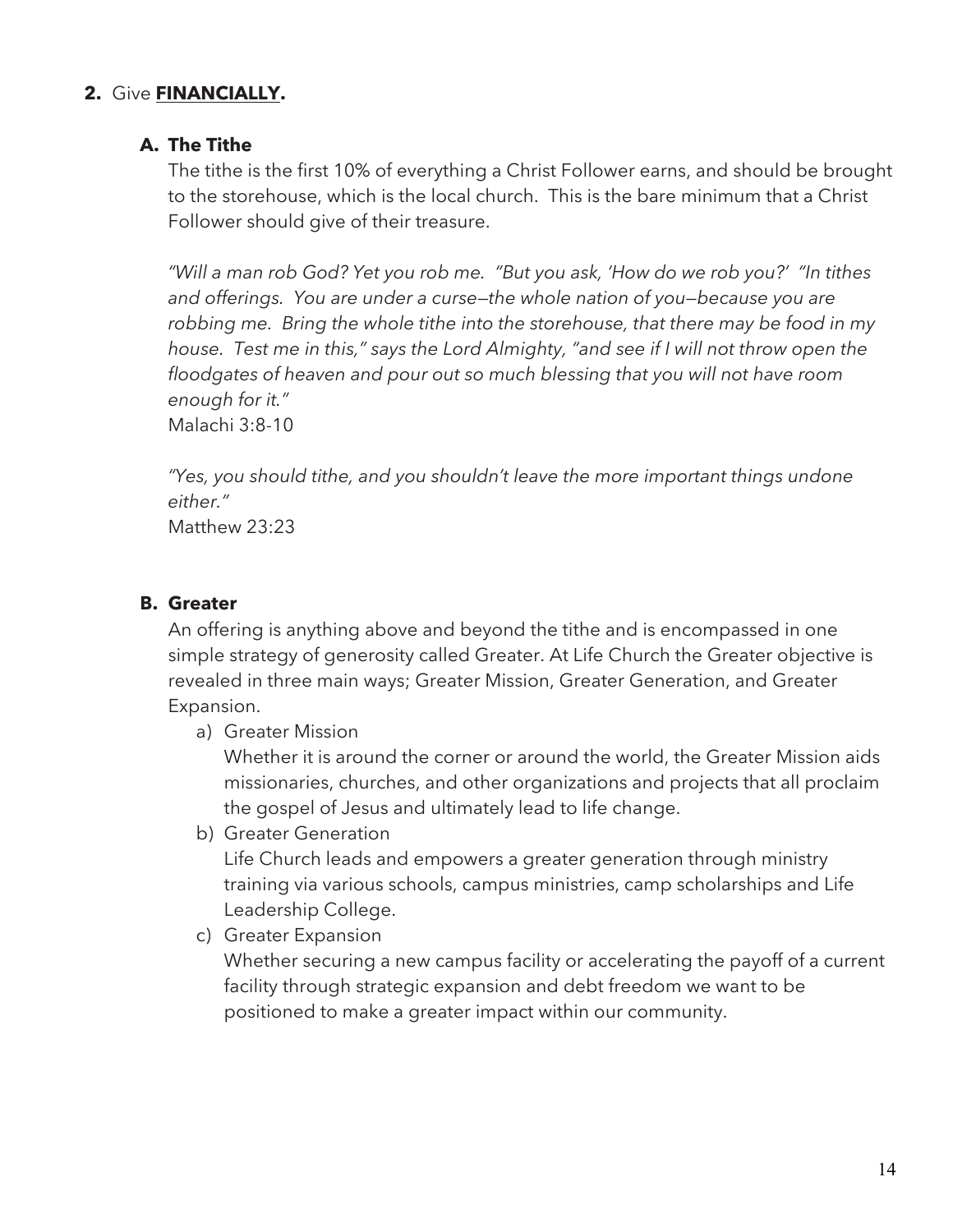## **C. WAYS TO GIVE AT LIFE CHURCH**

**Good:** Give during one of our weekend services by using the envelope located at your seat or text message any amount to 84321.

**Better:** Give online by going to www.lifechurchwi.com. Here you can select your campus and the amount you'd like to give. You can also view an up-to-date record of your giving, whether it was giving online or during a weekend service.

**Best:** Set up automated giving by going to www.lifechurchwi.com. You can have a payment recur as frequently as you would like.

#### **3.** Go on a **MISSIONS TRIP.**

All throughout the year, we will offer missions trips all around the world. We want every person in our church to go on a missions trip every 3 or 4 years. Teams can cost as little as \$500 and as much as \$3500 per person. You can see an up to date listing of all our trips on our website.

## **GO**

**A.** Life Church Evangelism **STRATEGY**.

#### **1. INVEST**

Personally invest relationally in those around you, whether it's a neighbor, relative, coworker, or friend.

#### **2. INVITE**

While every service is designed with the first time guest in mind, several prime opportunities will be given throughout the year to invite those you've invested in to Life Church. On those prime weekends, a clear gospel message will be preached with a salvation invitation.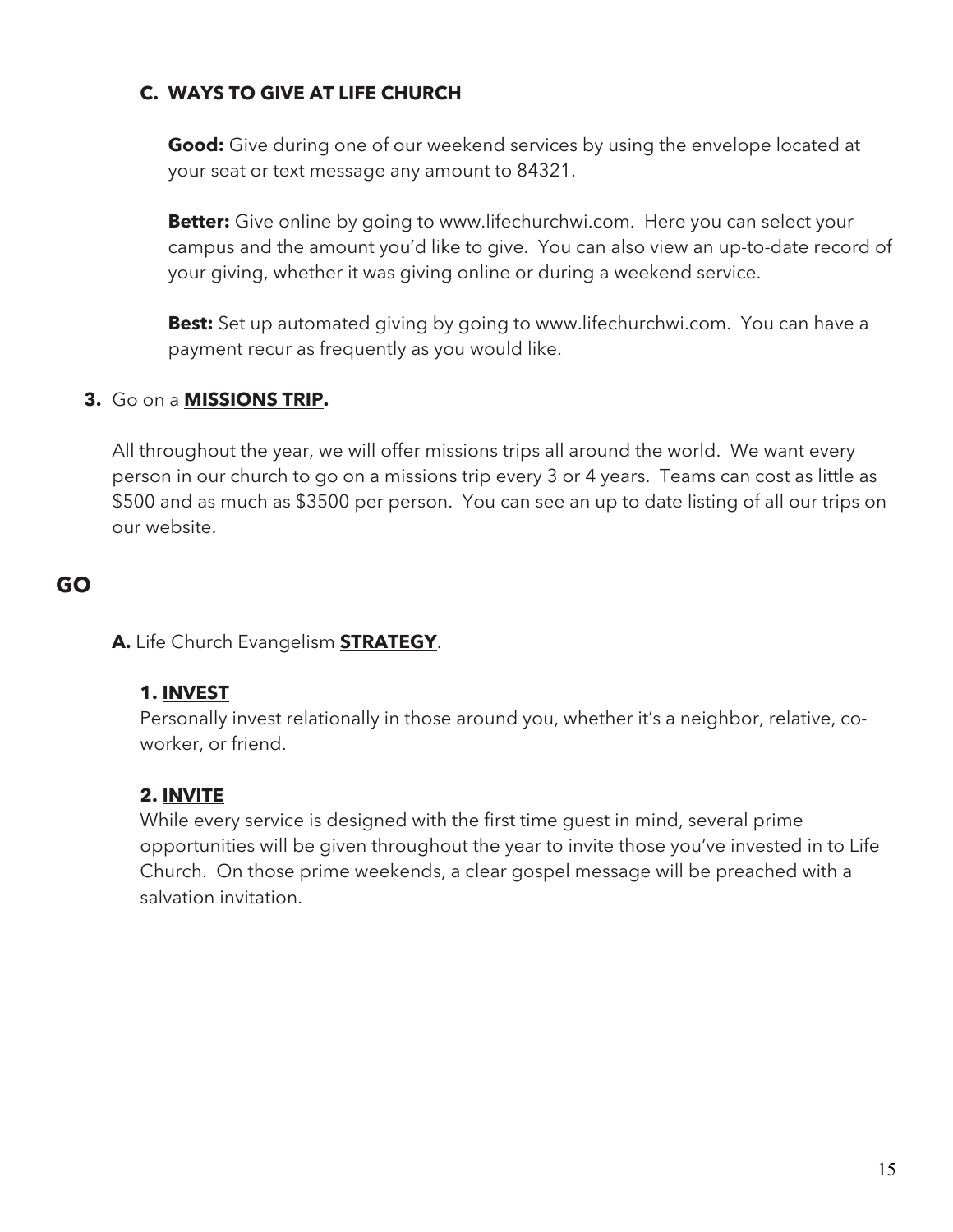## **YOUR NEXT STEPS**

Now that you know a little more about Life Church, we invite you to take your next step with us. You can find additional links and forms at lifechurchwi.com/lifetrack.

Here are some of the possible next steps (you may choose to take multiple steps at the same time):

## • **Join a Life Group**

o Go to lifechurchwi.com/lifegroups

## • **Join the Life Team (volunteer)**

- o Submit the Life Team Application (Form found at lifechurchwi.com/lifetrack)
- o A serving leader will then follow up with you to get you plugged into serving.
- o If you would like to serve in the Next Generation ministries with minors you will be asked to complete a background check as well as confidentiality and child abuse prevention training and forms.

## • **Become a member of Life Church**

- o Serve consistently on the Life Team for a minimum of 90 days
- o Submit the Life Church Membership Application (Form found at lifechurchwi.com/lifetrack)

## • **Go on a missions trip**

o Find more information at lifechurchwi.com/missions

## • **Get baptized**

o Find more information at lifechurchwi.com/baptism

## • **Set up online giving**

o Select the GIVE tab at lifechurchwi.com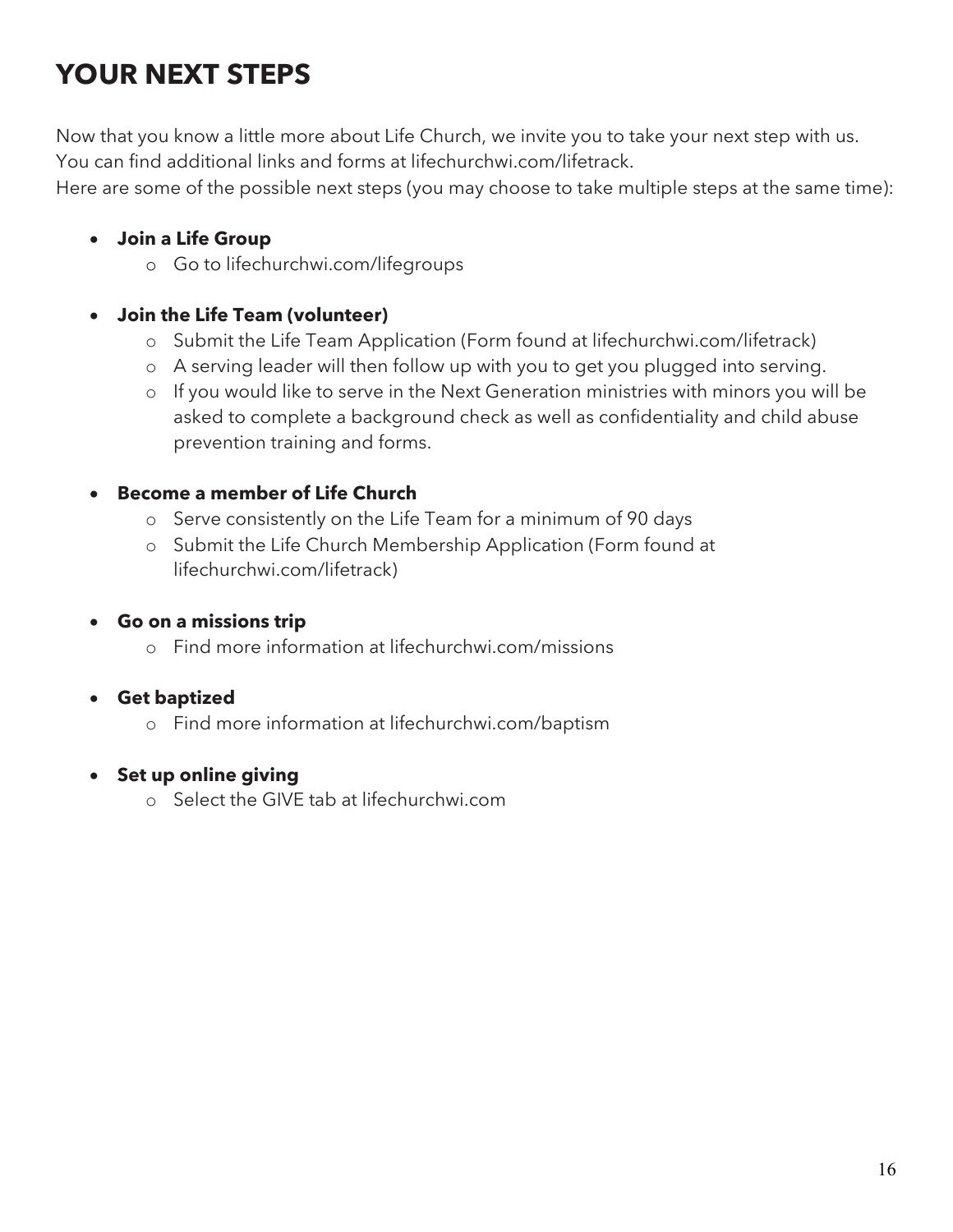## **ADDITIONAL RESOURCES**

*The remainder of this packet has some additional materials that we have compiled to be a help to you. While time did not allow us to cover all of this material in our Life Track session, we feel that this is important information for all those committed to Life Church to know.*

| <b>LC MISSIONS STRATEGY</b>         | 18        |
|-------------------------------------|-----------|
| <b>GROWING AS A CHRIST FOLLOWER</b> | $19 - 23$ |
| <b>PURPOSE OF LIFE GROUPS</b>       | $24 - 25$ |
| <b>LIVING A SPIRIT-LED LIFE</b>     | $26 - 29$ |
| <b>BENEFITS OF GIVING</b>           | 30        |
| <b>ATTITUDES OF GIVING</b>          | 31        |
| <b>SERVING OPPORTUNITIES</b>        | 32-36     |
| <b>SPIRITUAL GIFTS MATCH</b>        | 37-38     |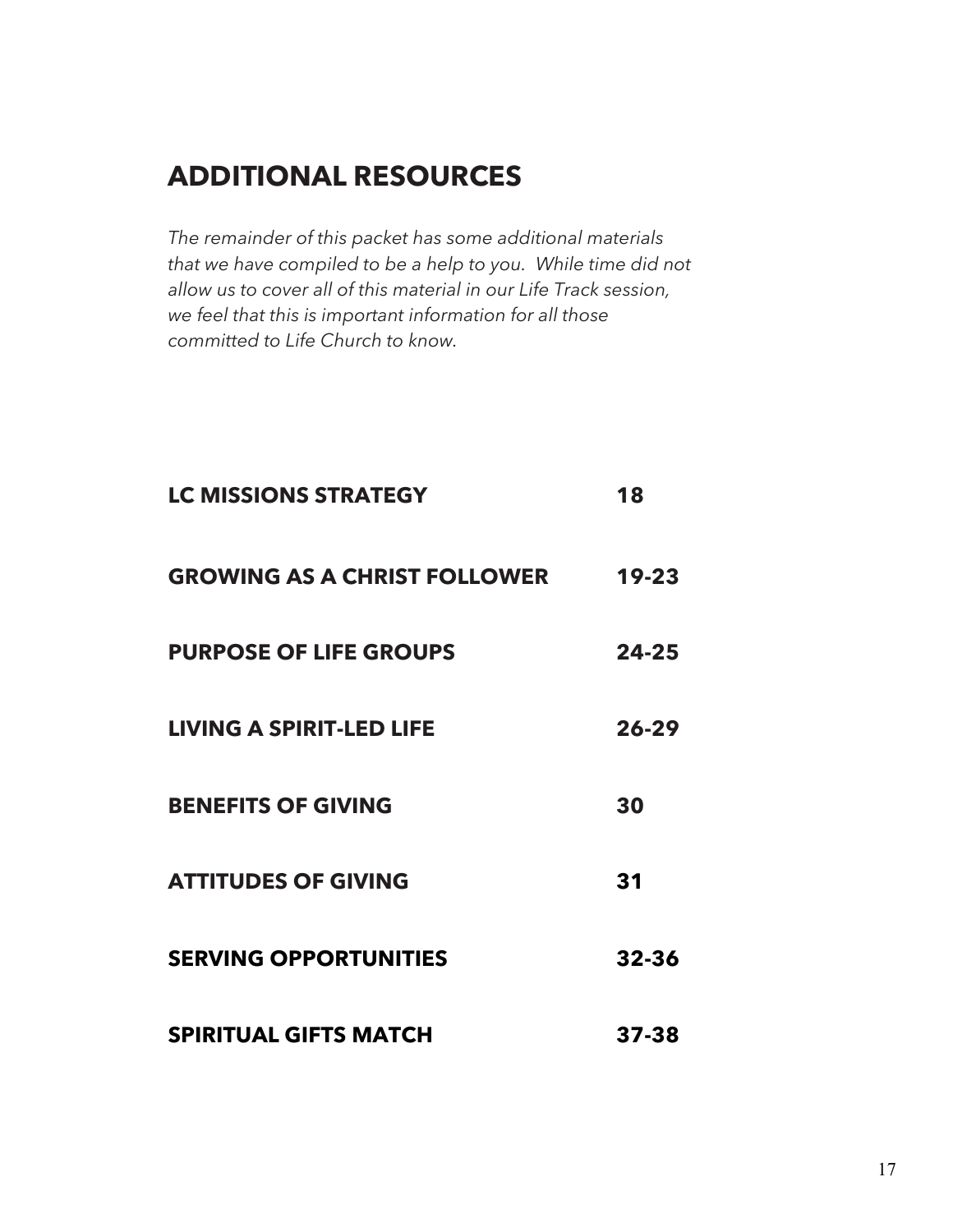## **LIFE CHURCH MISSIONS STRATEGY**

Reaching people around the corner and around the world.

## **A. Where do we go?**

*"You will be My witnesses in Jerusalem, and in all Judea and Samaria, and to the ends of the earth."* 

Acts  $1:8$ 

### **1. Jerusalem – My City.**

*"Real religion, the kind that passes muster before God the Father, is this: Reach out to the homeless and loveless in their plight..."*  James 1:27 Message

### **2. Judea and Samaria – My Nation.**

*"Whatever a person is like, I try to find common ground with him so that he will let me tell him about Christ and let Christ save him."*  1 Corinthians 9:22 LB

### **3. The Ends of the Earth – My World.**

*Jesus said to His followers, "Go everywhere in the world, and tell the Good News to everyone."*  Mark 16:15 NCV

## **B. What is my Role in World Life?**

## **1.** *Pray*

*"Then he said to his disciples, 'The harvest is plentiful but the workers are few. Ask the Lord of the harvest, therefore, to send out workers into his harvest field.'"*  Matthew 9:37-38

## **2.** *Go*

*"Then I heard the voice of the Lord, saying, 'Whom shall I send, and who will go for Us?' Then I said, 'Here am I. Send me!' He said, 'Go, and tell this people...'"*  Isaiah 6:8-9

#### **3.** *Give*

*"Do not store up for yourselves treasures on earth, where moth and rust destroy, and where thieves break in and steal. But store up for yourselves treasures in heaven, where moth and rust do not destroy, and where thieves do not break in and steal. For where your treasure is, there your heart will be also."*  Matthew 6:19-21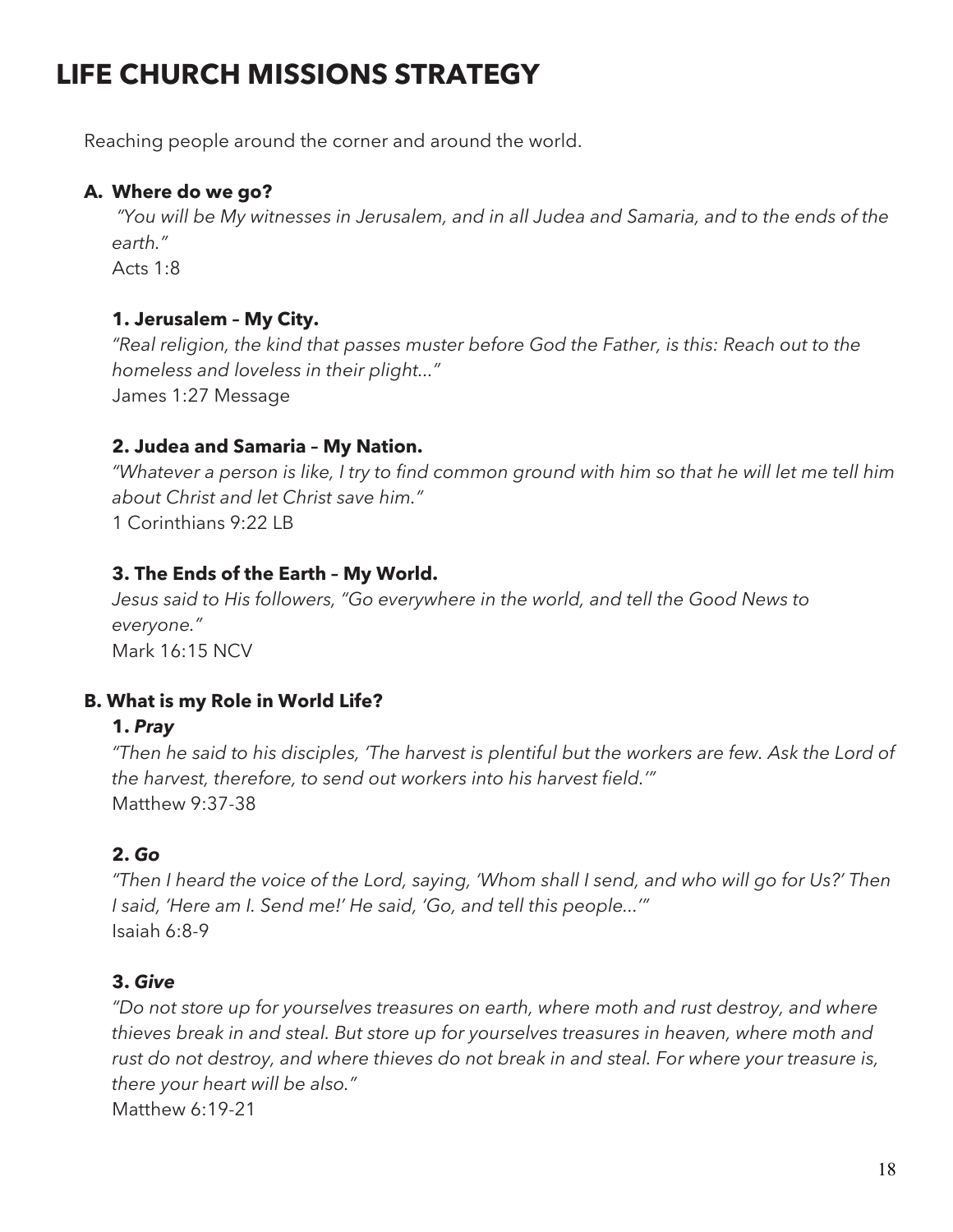## **GROWING AS A CHRIST FOLLOWER**

#### **1. HOW TO GET MORE FROM MY BIBLE**

#### **A. I must** *accept* **its authority.**

Your attitude toward the Bible makes a huge difference.

*"We also thank God continually because, when you received the Word of God which you heard from us, you accepted it, not as the word of men, but actually as it is, the Word of God, which is at work in you who believe."* 1 Thessalonians 2:13

We believe in the closed canon of scripture:

A. There are not, nor will there ever be, any other books, verses or ideas added to the Bible or placed beside it as equal in authority or revelation.

B. All preaching, teaching, prophesying or any other communication being declared in the name of the Lord is to be subject to measurement by the content of the Word of God.

#### **B. I must** *assimilate* **its truths.**

1. *Hearing* God's Word *"Faith comes from hearing the Word of God."*  Romans 10:17

2. *Reading* God's Word *"Happy is the one who reads this book ... and obeys what is written in it!"* Revelation 1:3 GN

How often should I read God's Word? DAILY.

*"(The Scriptures) shall be his constant companion. He must read from it every day of his life so that he will learn to respect the Lord his God by obeying all of his commands."* 

Deuteronomy 17:19 LB

#### 3. *Studying* God's Word

*"...they accepted the message eagerly and studied the Scriptures everyday ..."*  Acts 17:11 Ph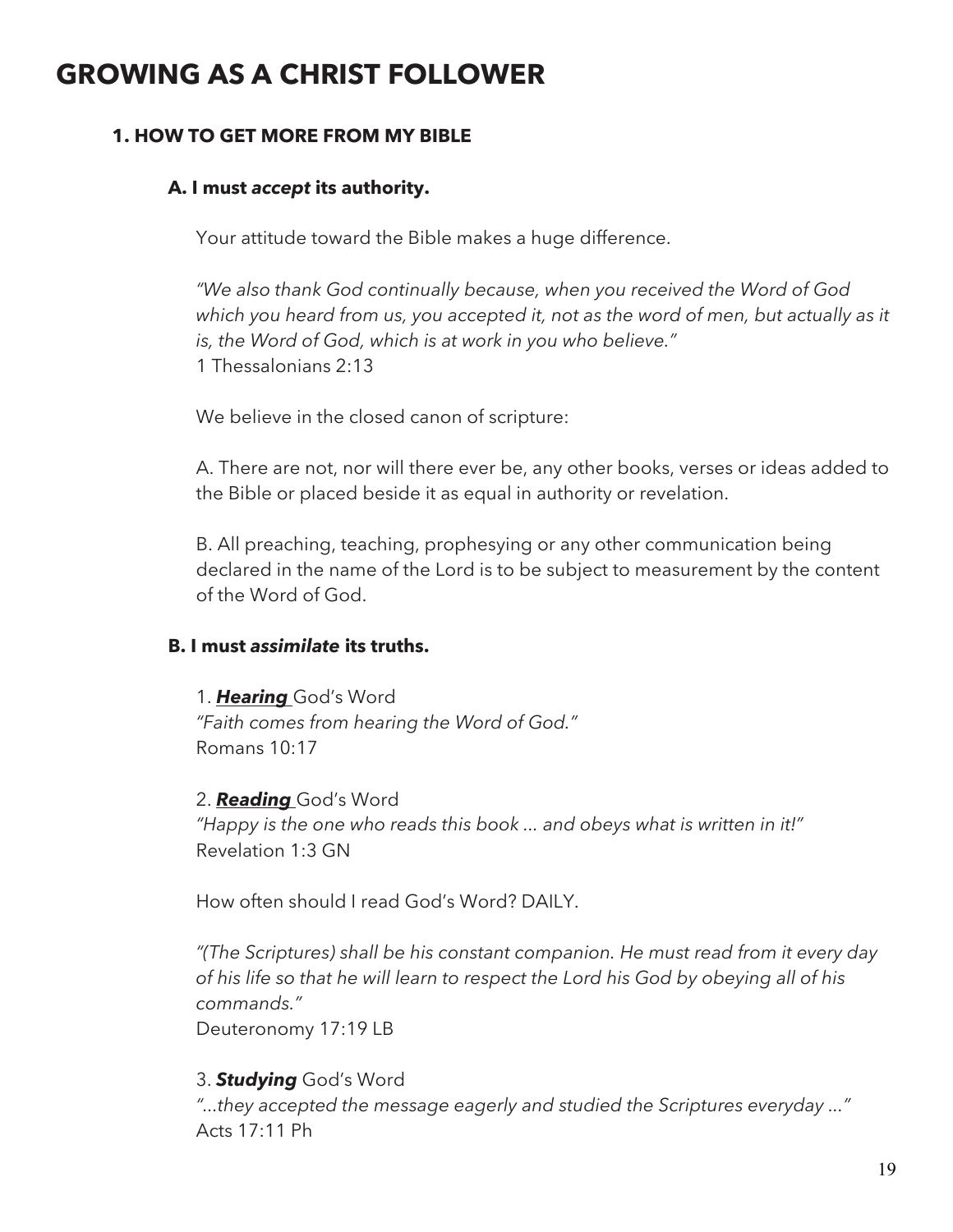#### 4. *Memorizing* God's Word

*"Guard my words as your most precious possession. Write them down, and also keep them deep within your heart."*  Proverbs 7:2-3 LB

#### 5. *Meditating* on God's Word

*"(Those) who are always meditating on His Laws ... are like trees along a river bank bearing fruit ... they never wither and whatever they do prospers."*  Psalm 1:2-3 LB

Meditation is *Focused Thinking* about a Bible verse in order to discover how to apply its truth to life.

#### 6. *Receiving* God's Word with an open Heart

*"Those on the rock are the ones who receive the Word with joy when they hear it, but they have no roots... Therefore consider carefully how you listen."* Luke 8:13-18

The word "receive" is *dechomai* in Greek. It literally means "to welcome"

#### **C. I must** *apply* **its principles.**

*"Once you know these things you will be blessed if you do them."* John 13:17

*"Do not merely listen to the word, and so deceive yourselves. Do what it says."* James 1:22

1. Claim His promises

Battles – 1 John 4:4, Luke 10:19, Rom. 8:37 Money – Philippians 4:19, Psalm 1:1-3 Fear – Psalm 27:1 Sickness – Psalm 103:3 Confidence – 2 Corinthians 3:6 Safety – Psalm 121:8

2. Share it with others

*How, then, can they call on the one they have not believed in? And how can they believe in the one of whom they have not heard? And how can they hear without someone preaching to them?* Romans 10:14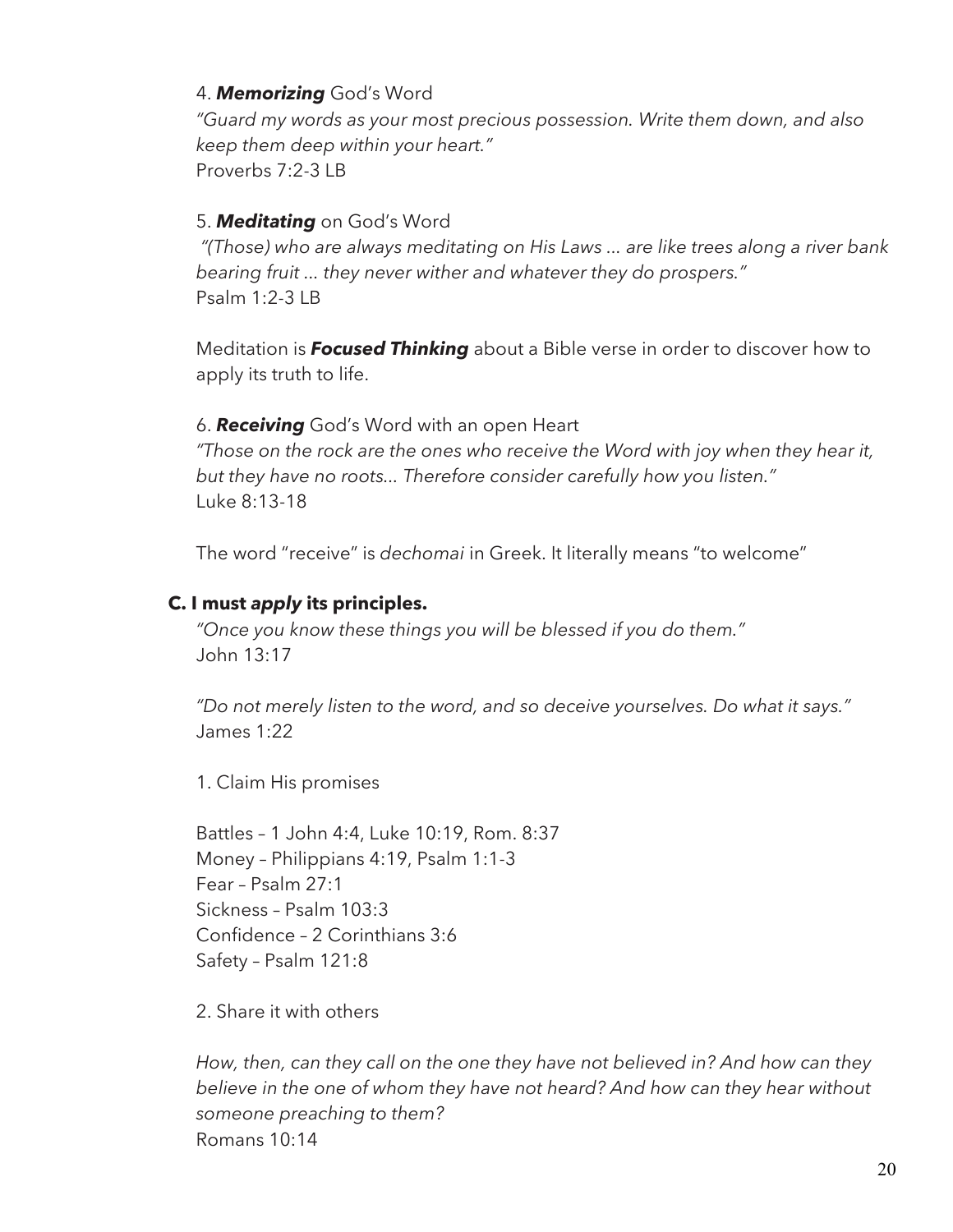3. How to Apply Scripture:

1st ask: What did it mean to the original hearers?

2nd ask: What is the underlying timeless principle?

3rd ask: How could I practice that principle?

### **2. TALKING WITH GOD**

*"Always be joyful. Never stop praying."* 1 Thessalonians 5:16-17(NLT)

In the beginning we were created to have fellowship with God but because of Adam's fall Jesus sacrificed Himself to make a relationship with God possible.

Jesus exampled a personal relationship with God through prayer, that gave Him great strength.

Every person who has ever been effective in service for God has developed this habit. The only way to be a healthy Christian is to commune with God daily through prayer!

#### **A. The purpose of daily prayer time.**

1. To *Give* devotion to God. *"(Hezekiah) was successful, because everything he did ... he did in a spirit of complete devotion to his God."*  2 Chronicles 31:21 GN

2. To *Get* direction from God. *"Show me the path where I should go, O Lord; point out the right road for me to walk. Lead me ..."*  Psalm 25:4 LB

#### 3. To *Gain* delight in God.

*"Delight yourself in the Lord; and he will give you the desires of your heart."*  Psalm 37:4 KJV

#### 4. To *Grow* more like God.

*"Jesus has the power of God, by which he has given us everything we need to live and to serve God. We have these things because we know him…. With these gifts you can share in being like God"* 2 Peter 1:4 NCV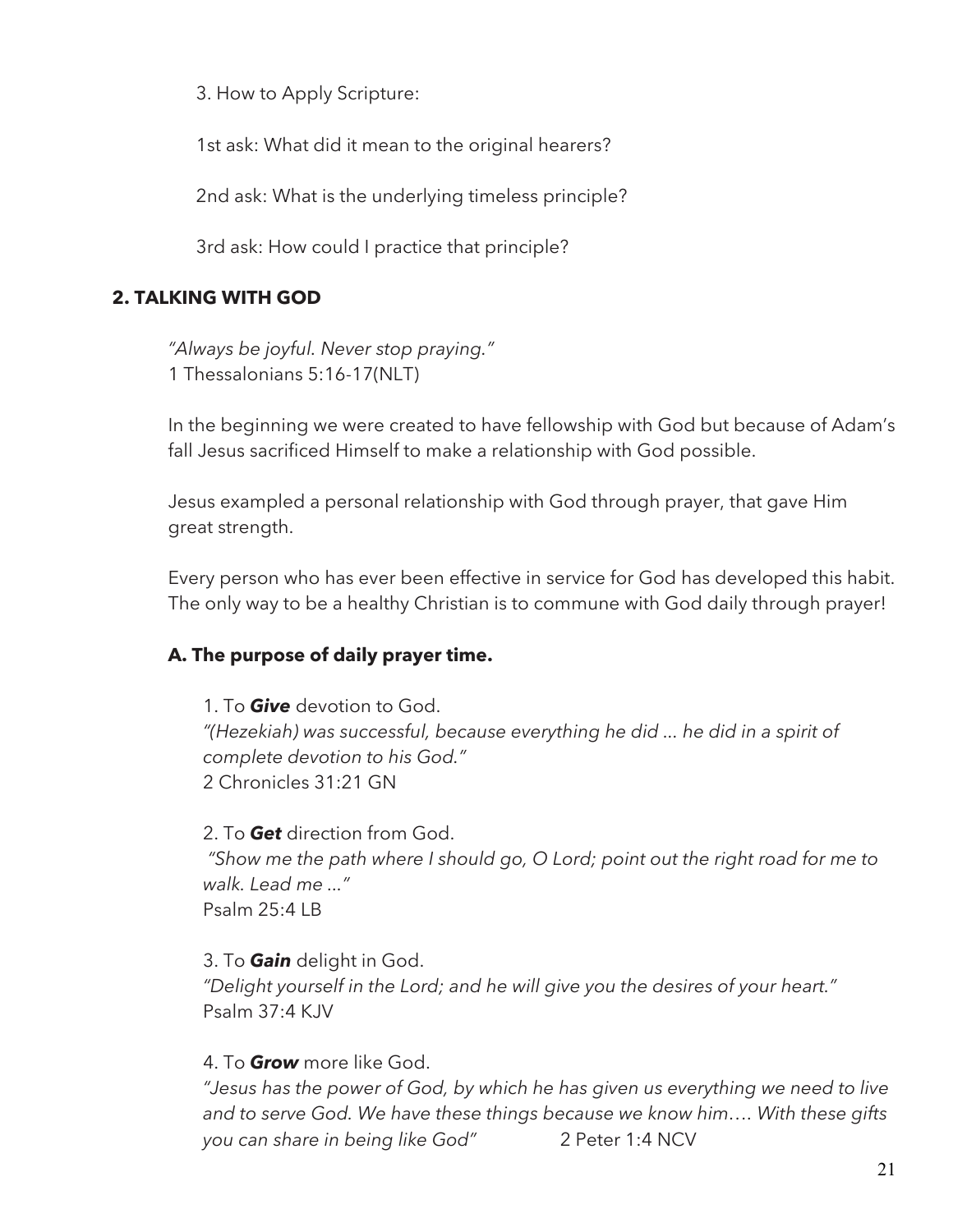#### **B. How to begin a daily prayer time**

1. Select a specific *Time* and *Place.*

*"Very early in the morning, while it was still dark, Jesus got up, left the house and went to a solitary place, where he prayed."*  Mark 1:35

2. Follow a simple *Plan.*

How to Spend Fifteen Minutes with God:

1. Read a verse. (4 Minutes)

2. Reflect on the verse. (4 Minutes)

- 3. Record what God desires of you. (3 Min.)
- 4. Request from God. (4 Minutes)

*"Let us not get tired of doing what is right, for after a while we will reap a harvest of blessing if we don't get discouraged and give up."*  Galatians 6:9 LB

3. Use the model Jesus gave us.

*"This, then, is HOW you should pray ..."* Matthew 6:9-15

A. Praise: I begin by expressing *Love* to God. *"Our Father in heaven, hallowed be your name…" (vs. 9)*

B. Purpose: I commit myself to doing God's *Will. "Your kingdom come, your will be done, on earth as it is in heaven..." (vs. 10)*

C. Provision: I ask God to *Provide* my daily needs. *"Give us today our daily bread..." (vs. 11)*

D. Pardon: I ask God to *Forgive* my sins. *"Forgive us our debts..." (vs. 12)*

E. People: I pray for *Other* people.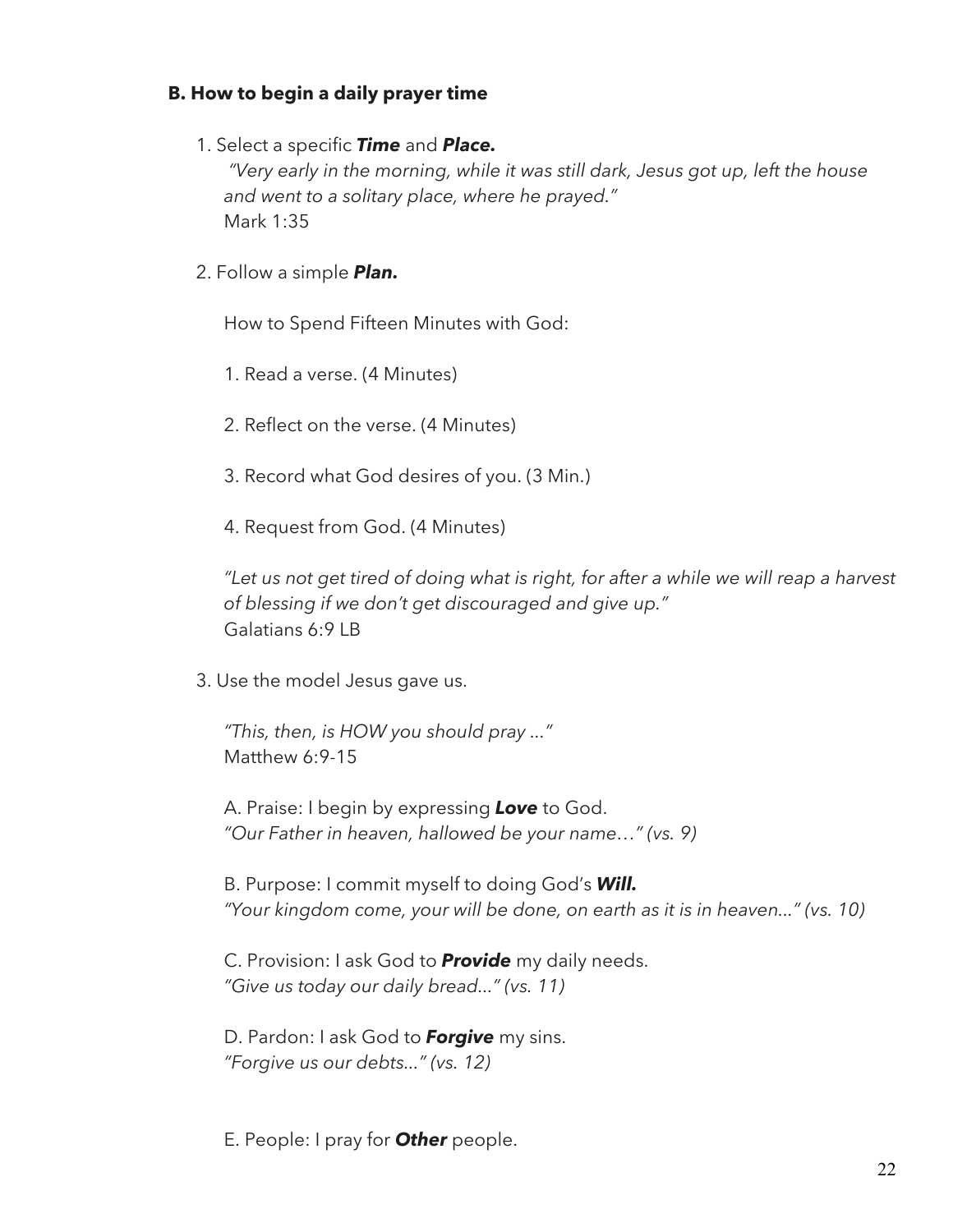*"...as we have also forgive our debtors." (vs. 12)*

F. Protection: I ask for *Spiritual* protection.

*"And lead us not into temptation but deliver us from the evil one." (vs. 13)*

## **3. WORSHIPPING GOD**

At Life Church, we incorporate worship (through music) into every weekend gathering. Worship has many forms, descriptions, and purposes, but here are 3 reasons why we do it:

## **A. Celebrate**

<sup>1</sup>Shout for joy to the LORD, all the earth. <sup>2</sup>Worship the LORD with gladness; come before him with joyful songs. <sup>3</sup>Know that the LORD is God. It is he who made us, and we are his; we are his people, the sheep of his pasture. <sup>4</sup>Enter his gates with thanksgiving and his courts with praise; give thanks to him and praise his name. <sup>5</sup>For the LORD is good and his love endures forever; his faithfulness continues through all generations.

Psalm 100:1-5

## **B. Refresh**

*But I will sing of your strength, in the morning I will sing of your love; for you are my fortress, my refuge in times of trouble.* Psalm 59:16

## **C. Prepare**

*After consulting the people, Jehoshaphat appointed men to sing to the LORD and to praise him for the splendor of his holiness as they went out at the head of the army, saying:*

 *"Give thanks to the LORD, for his love endures forever."* 2 Chronicles 20:21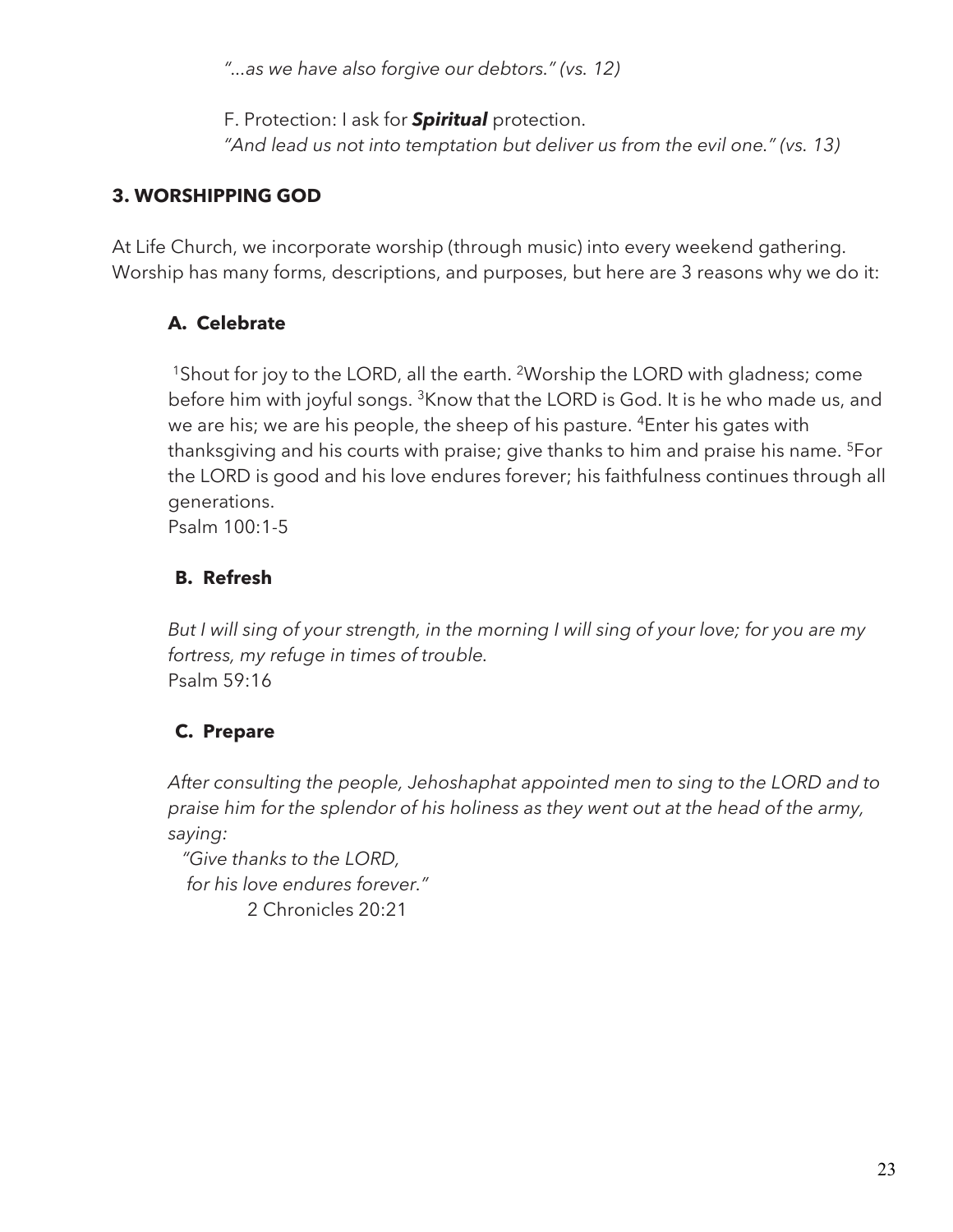## **PURPOSE OF LIFE GROUPS**

#### **1. WHAT IS THE PURPOSE OF LIFE GROUPS?**

*"They devoted themselves to the apostles' teaching and to the fellowship, to the breaking of bread and to prayer. Everyone was filled with awe, and many wonders and miraculous signs were done by the apostles. All the believers were together and had everything in common. Selling their possessions and goods, they gave to anyone as he had need. Every day they continued to meet together in the temple courts. They broke bread in their homes and ate together with glad and sincere hearts, praising God and enjoying the favor of all the people. And the Lord added to their number daily those who were being saved."*  Acts 2:42-47

Life Groups provide opportunities for:

#### **A.** *Bible Study .*

*"They devoted themselves to the apostles' teaching…"*

#### **B.** *Fellowship .*

*"...and to the fellowship … they ate together with glad and sincere hearts…"*

#### **C.** *Communion .*

*"...and to the breaking of bread ..."*

#### **D.** *Prayer .*

*"…and to prayer…"*

#### **E.** *Support .*

*"…they gave to anyone as he had need …"*

#### **F.** *Praise .*

*"…praising God and enjoying the favor of all the people."*

#### **G.** *Outreach .*

*"And the Lord added to their number daily those who were being saved."*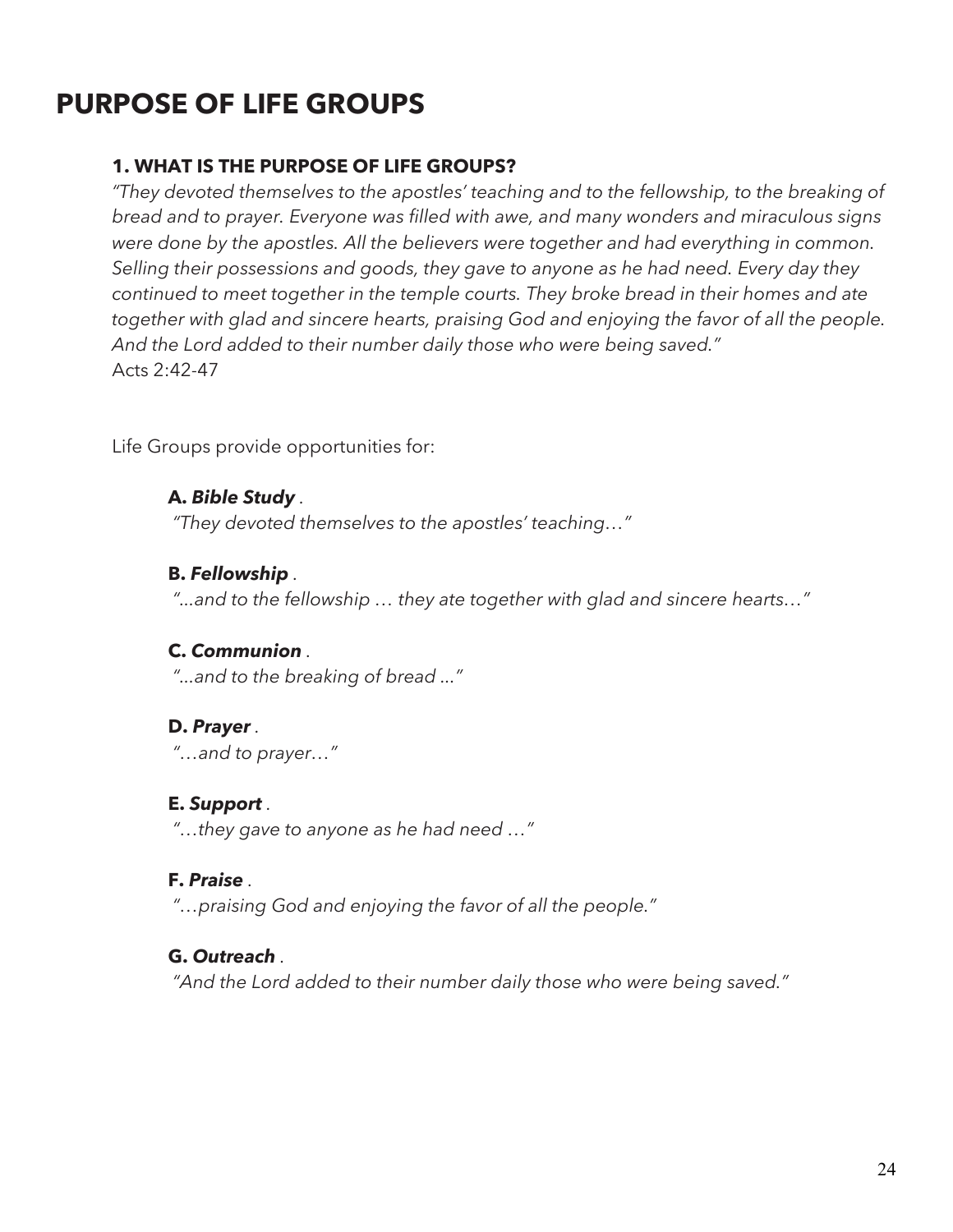## **2. LIFE GROUP GROUND RULES**

To those in my Group, I commit to…

- A. Make our group a priority (Frequency)
- B. Share my true feelings (Authenticity)
- C. Encourage our spiritual growth (Mutuality)
- D. Respect our differences (Courtesy)
- E. Support you in times of need (Sympathy)
- F. Accept your weaknesses (Humility)
- G. Speak the truth in love (Honesty)
- H. Forgive when I am hurt (Mercy)
- I. Keep your confidences (Confidentiality)
- J. Support our purposes (Unity)

*"May the Lord make your love to grow and overflow to each other... so that you may stand before him guiltless on that day when our Lord Jesus Christ returns with all those who belong to him."*

1 Th. 3:12-13 LB

*"I am giving a new commandment to you now – love each other just as much as I love you. Your strong love for each other will prove to the world that you are my disciples."*  John 13: 34-35 LB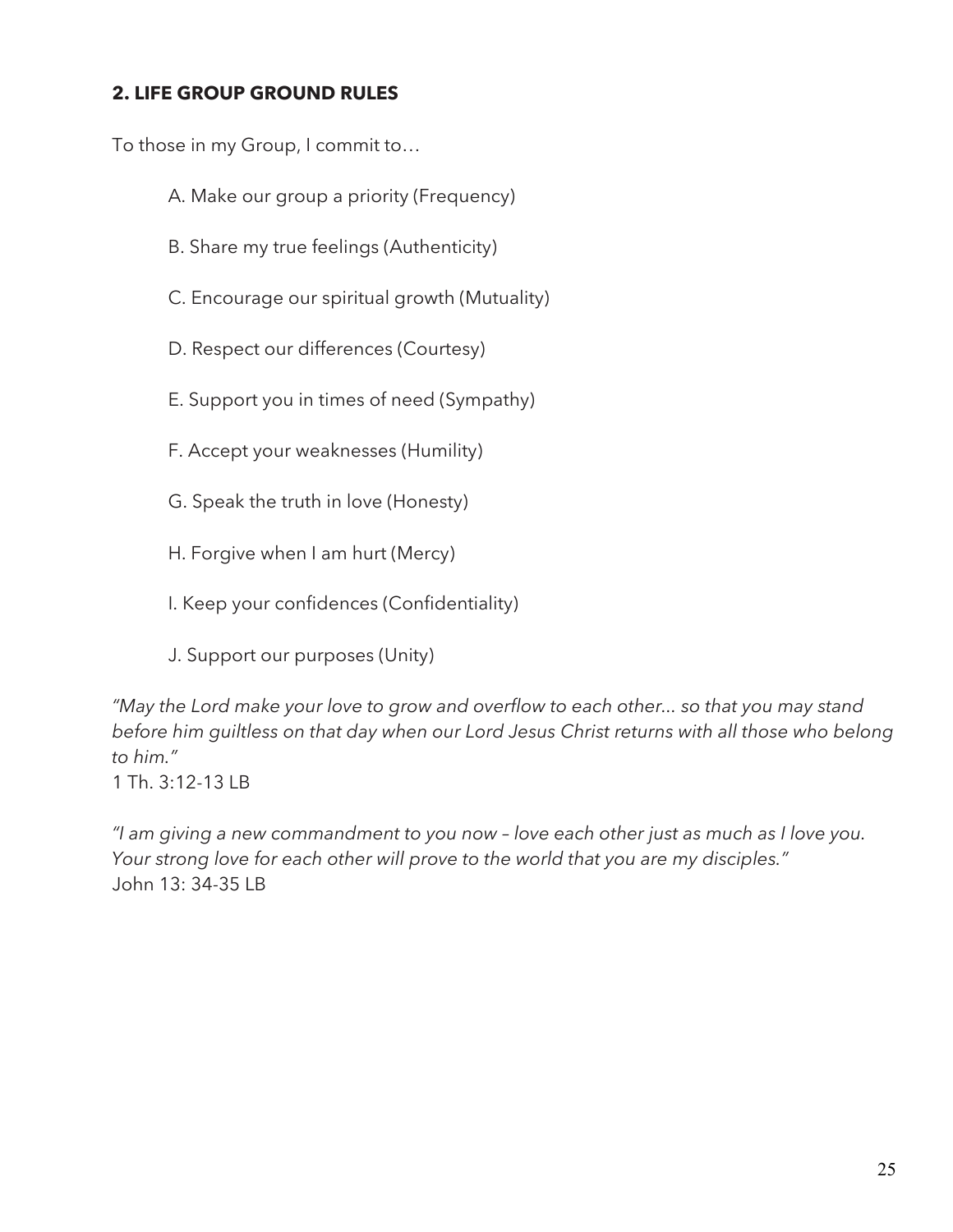## **LIVING A SPIRIT-LED LIFE**

*"Gathering them together, He commanded them not to leave Jerusalem, but to wait for what the Father had promised, "Which," He said, "you heard of from Me; for John baptized with water, but you will be baptized with the Holy Spirit not many days from now… you will receive power when the Holy Spirit has come upon you; and you shall be My witnesses both in Jerusalem, and in all Judea and Samaria, and even to the remotest part of the earth."*  Acts 1:4-8

## **1. HOW WAS THE HOLY SPIRIT FIRST REVEALED?**

*"When the day of Pentecost came, they were all together in one place. Suddenly a sound like the blowing of a violent wind came from heaven and filled the whole house where they were sitting. They saw what seemed to be tongues of fire that separated and came to rest on each of them. All of them were filled with the Holy Spirit and began to speak in other tongues as the Spirit enabled them."*

*"Now there were staying in Jerusalem God-fearing Jews from every nation under heaven. When they heard this sound, a crowd came together in bewilderment, because each one heard them speaking in his own language. Utterly amazed, they asked: 'Are not all these men who are speaking Galileans?* 

*Then how is it that each of us hears them in his own native language? …we hear them declaring the wonders of God in our own tongues!'* 

*Amazed and perplexed, they asked one another, 'What does this mean?' Some, however, made fun of them and said, 'They have had too much wine.'*

*"Then Peter stood up with the Eleven, raised his voice and addressed the crowd: 'Fellow*  Jews and all of you who live in Jerusalem, let me explain this to you; listen carefully to what I *say. These men are not drunk, as you suppose. It's only nine in the morning! No, this is what was spoken by the prophet Joel: "In the last days, God says, I will pour out my Spirit on all people.* 

Acts 2:1-17

## **2. WHO IS THE HOLY SPIRIT?**

#### **A. The Holy Spirit is a** *Person.*

*"I will ask the Father, and He will give you another Helper, that He may be with you forever…"*  John 14:16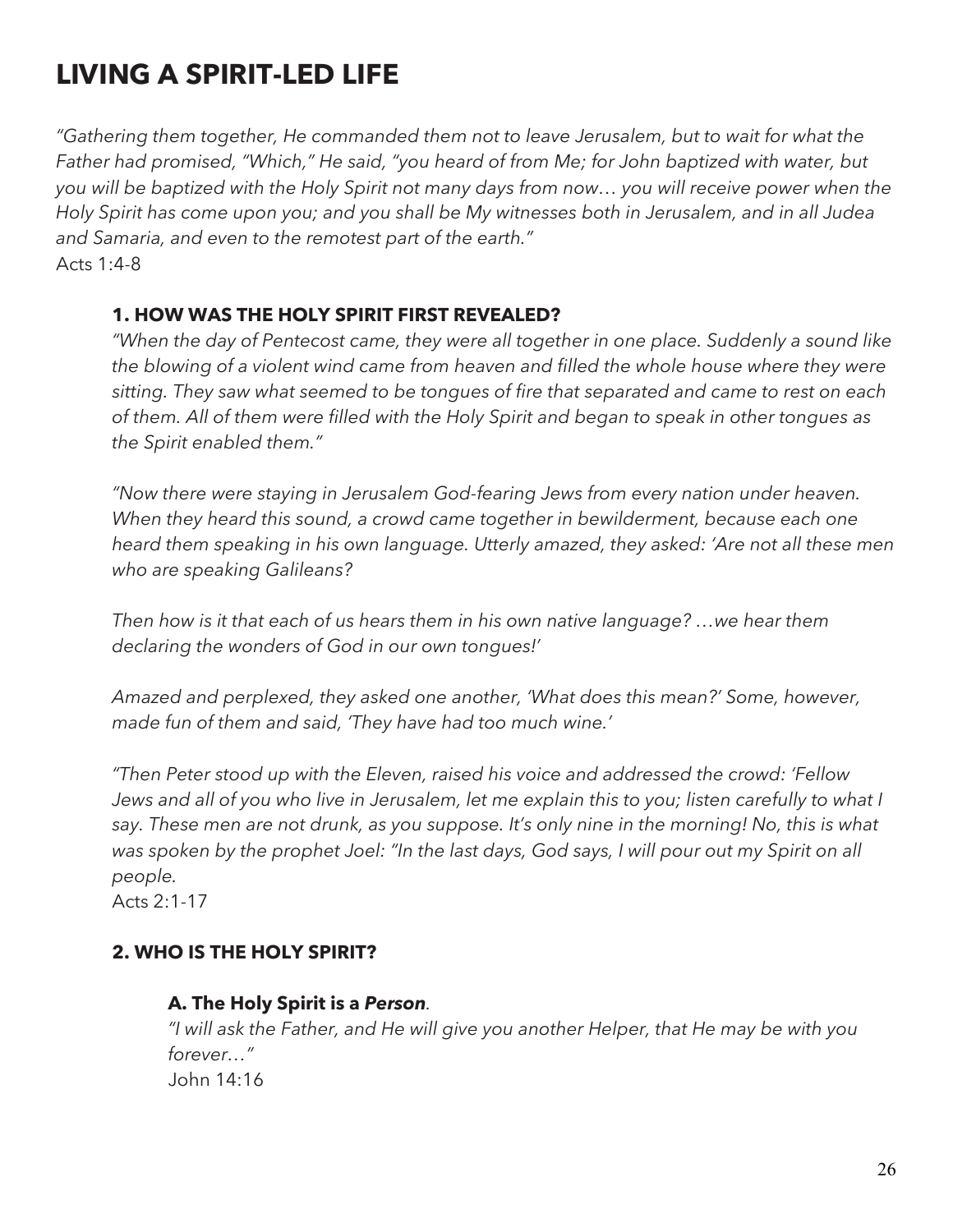### **B. The Third Person in the** *Trinity.*

*"But the Helper, the Holy Spirit, whom the Father will send in My name, He will teach you all things, and bring to your remembrance all that I said to you."*  John 14:26

### **3. WHAT DOES SPIRIT-LED LIVING PRODUCE IN OUR LIVES?**

#### **A.** *Comfort.*

*"And I will pray the Father, and he shall give you another Comforter, that he may abide with you forever…"*  John 14:16 KJV

*"So the church throughout all Judea and Galilee and Samaria enjoyed peace, being built up; and going on in the fear of the Lord and in the comfort of the Holy Spirit, it continued to increase."* 

Acts 9:31

### **B.** *Conviction.*

*"But now I am going to Him who sent Me; and none of you asks Me, ' Where are You going?' "But because I have said these things to you, sorrow has filled your heart. "But*  I tell you the truth, it is to your advantage that I go away; for if I do not go away, the *Helper will not come to you; but if I go , I will send Him to you. "And He, when He comes , will convict the world concerning sin and righteousness and judgment…"*  John 16:5-8

## **C.** *Guidance.*

*"But when He, the Spirit of truth, comes, He will guide you into all the truth; for He will not speak on His own initiative, but whatever He hears, He will speak; and He will disclose to you what is to come."* 

John 16:13

## **D.** *Power.*

*"But you will receive power when the Holy Spirit comes on you; and you will be my witnesses in Jerusalem, and in all Judea and Samaria, and to the ends of the earth."*  Acts 1:8

## **E.** *Character.*

*"But the fruit of the Spirit is love, joy, peace, patience, kindness, goodness, faithfulness, gentleness and self-control."*  Galatians 5:22-23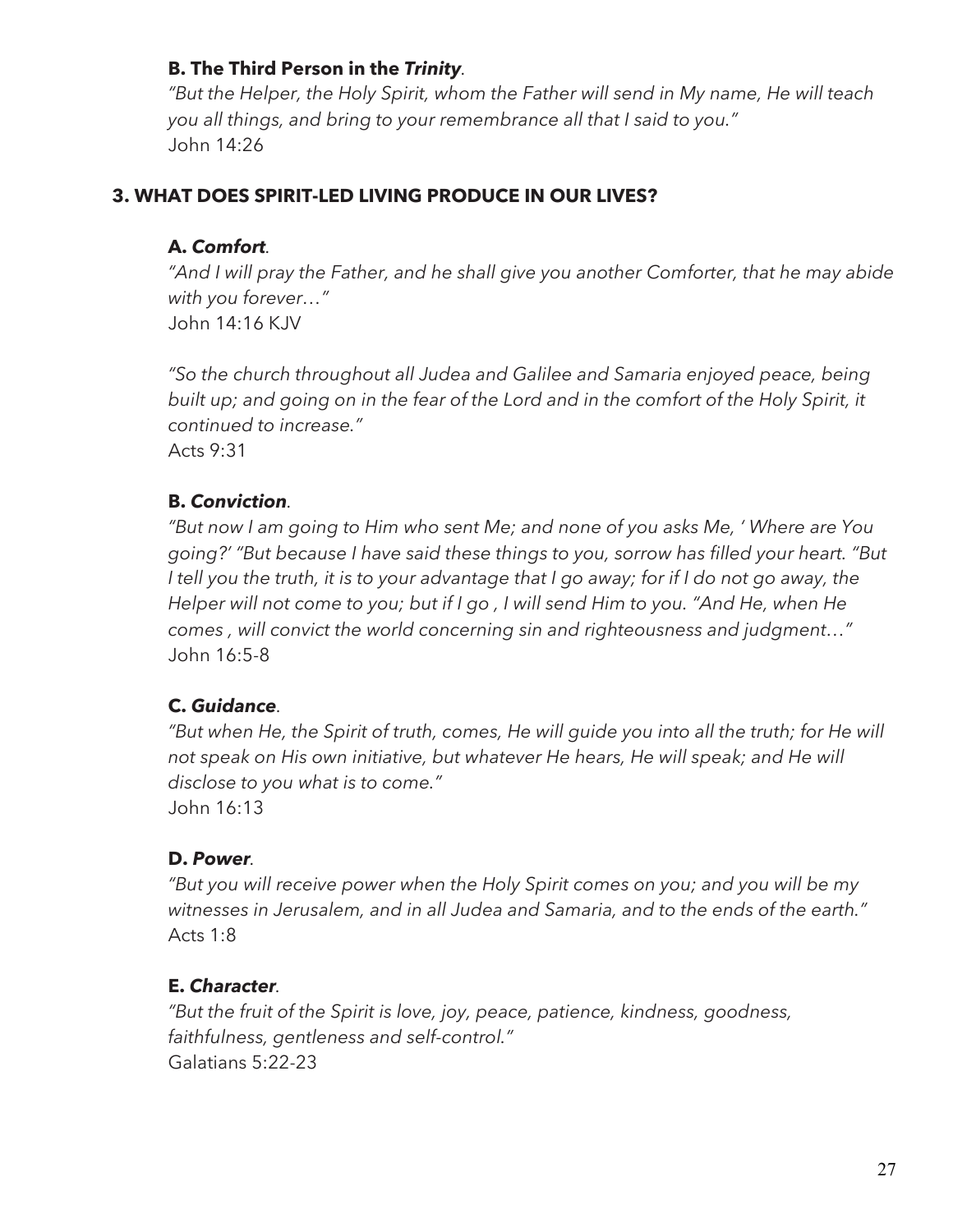### **F.** *Spiritual Gifts.*

*"There are different kinds of gifts, but the same Spirit… Now to each one the manifestation of the Spirit is given for the common good. To one there is given through the Spirit the message of wisdom, to another the message of knowledge by means of the same Spirit, to another faith by the same Spirit, to another gifts of healing by that one Spirit, to another miraculous powers, to another prophecy, to another distinguishing between spirits, to another speaking in different kinds of tongues, and to still another the interpretation of tongues. All these are the work of one and the same Spirit, and he gives them to each one, just as he determines."*  1 Corinthians 12:4-11

## **4. LIVING A SUPERNATURAL LIFE**

One of the main purposes of the work of the Holy Spirit in our lives is to connect us to the heavenly realms.

*"And God raised us up with Christ and seated us with him in the heavenly realms in Christ Jesus, in order that in the coming ages he might show the incomparable riches of his grace, expressed in his kindness to us in Christ Jesus."*  Ephesians 2:6-7

*"However, as it is written: "No eye has seen, no ear has heard, no mind has conceived what God has prepared for those who love him" — but God has revealed it to us by his Spirit. The Spirit searches all things, even the deep things of God."*  1 Corinthians 2:9-10

*"In the last days, God says, I will pour out my Spirit on all people. Your sons and daughters will prophesy, your young men will see visions, your old men will dream dreams. Even on my servants, both men and women, I will pour out my Spirit in those days, and they will prophesy. I will show wonders in the heaven above and signs on the earth below… And everyone who calls on the name of the Lord will be saved."* Acts 2:17-21

God desires to give us:

#### **A.** *Dreams .*

A dream is a picture you have in your mind of a desired future; that which gets inside of you and is beyond reason and is bigger than you on your own.

#### **B.** *Visions .*

A vision is that which is seen, an awake dream; you see something already done; you see something in "How-to Steps".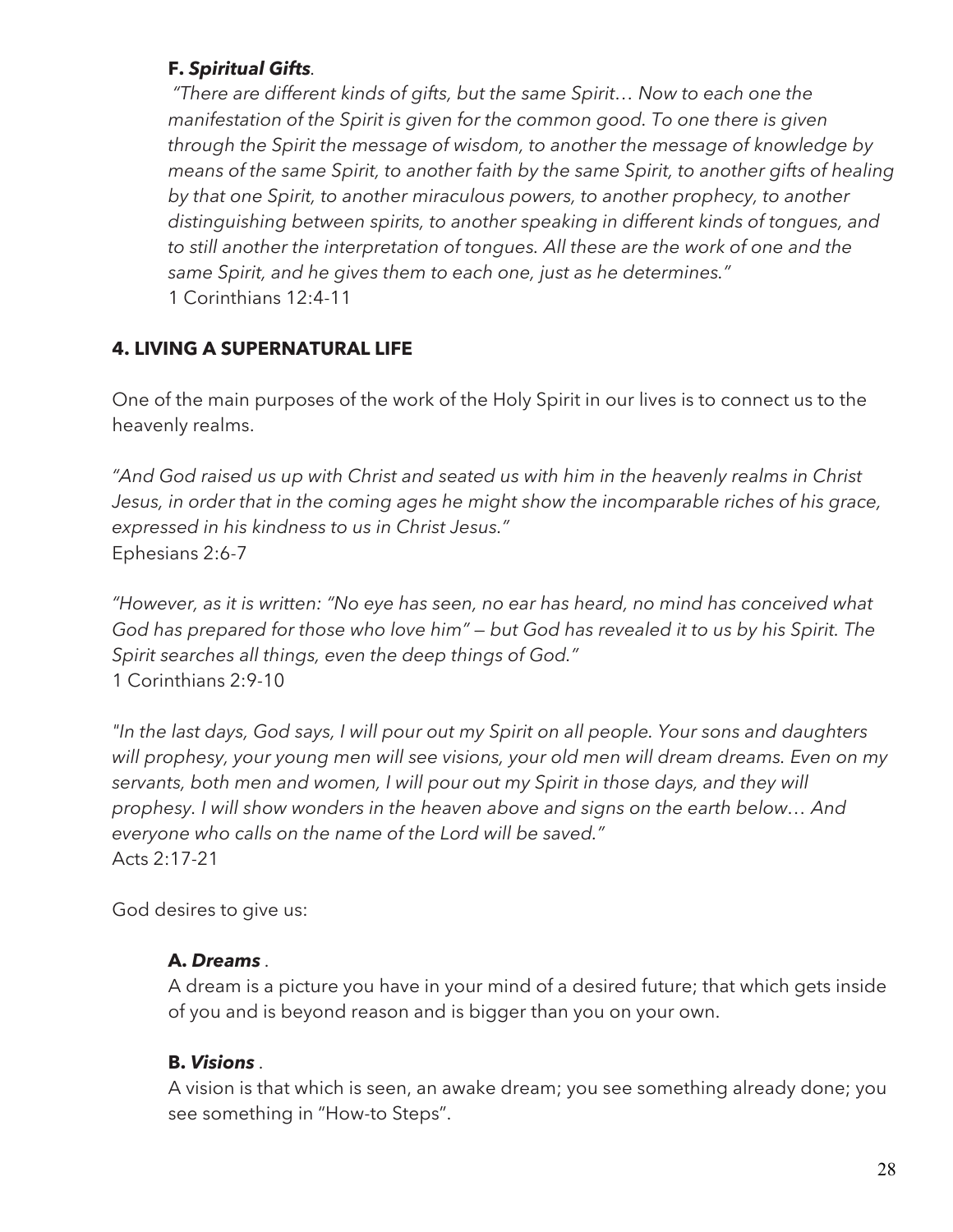## **C.** *Prophecy .*

To prophesy is to speak forth biblical truth in the mind and counsel of God that cannot be known through natural means.

## **5. HOW DO I RECEIVE THE GIFT OF THE HOLY SPIRIT?\***

#### **A.** *Remove* **all barriers.**

*Peter replied, "Repent and be baptized, every one of you, in the name of Jesus Christ for the forgiveness of your sins. And you will receive the gift of the Holy Spirit.*  Acts 2:38

#### **B.** *Request* **the Holy Spirit.**

*"Now suppose one of your fathers is asked by his son for a fish; he will not give him a snake instead of a fish, will he? "Or if he is asked for an egg, he will not give him a scorpion, will he? "If you then, being evil, know how to give good gifts to your children, how much more will your heavenly Father give the Holy Spirit to those who ask Him?"*  Luke 11:11-13

## **C.** *Release* **the gifts.**

*"Each one should use whatever gift he has received to serve others, faithfully administering God's grace in its various forms."*  1 Peter 4:10

## **6. INITIAL PHYSICAL EVIDENCE\***

When a person is baptized in the Holy Spirit, the Bible tells us that they will begin to speak in other tongues as the Spirit gives them utterance (Acts 2:4). This is the physical evidence that someone has been baptized in the Holy Spirit. This initial physical evidence of the Holy Spirit is the same as the gift of tongues, but different in purpose and use.

1 Corinthians 12:4-10, 28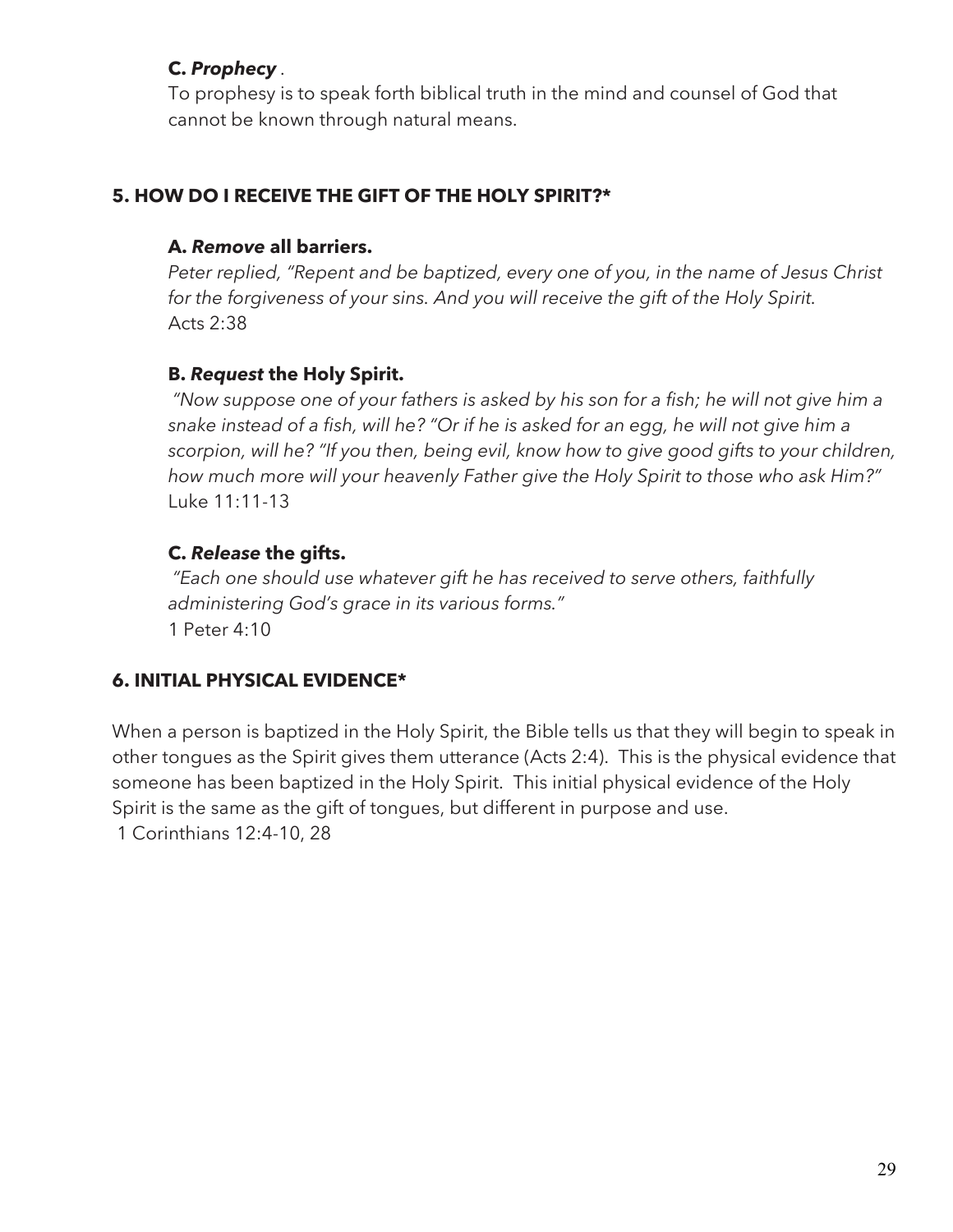## **BENEFITS OF GIVING**

#### **A. Giving makes me become like** *God.*

*"God so loved the world that He gave his only Son..."*  John 3:16

#### **B. Giving draws me** *Closer* **to God.**

*"Where your treasure is, there your heart is also."*  Matthew 6:21

#### **C. Giving is the antidote to** *Materialism.*

*"Command those who are rich in this present world not to be arrogant nor to put hope in wealth, which is so uncertain, but to put their hope in God, who richly provides us with everything for our enjoyment. Command them to be generous and willing to share. In this way they may take hold of the life that is truly Life!"*  1Timothy 6:17-19

### **D. Giving strengthens my** *Faith.*

*"Trust in the Lord with all your heart and lean not on your own understanding. Honor the Lord by giving him the first part of your income, and he will fill your barns to overflowing."*  Prov. 3:5, 9

*"Give and it will be given to you ... For with the measure you use, it will be measured back to you."* 

Luke 6:38

#### **E. Giving is an investment in** *Eternity.*

*"...Give happily to those in need, and always be ready to share whatever God has given you. By doing this, you will be storing up real treasure for yourselves in heaven - it is the only safe investment for eternity."* 

1Timothy 6:18-19 LB

#### **F. Giving** *Blesses* **me in return.**

*"A generous man himself will be blessed."*  Proverbs 22:9

*"A generous man will prosper; he who refreshes others will himself be refreshed."*  Proverbs 11:25

#### **G. Giving makes me** *Happy.*

*(Jesus) "There is more happiness in giving than in receiving."*  Acts 20:35 LB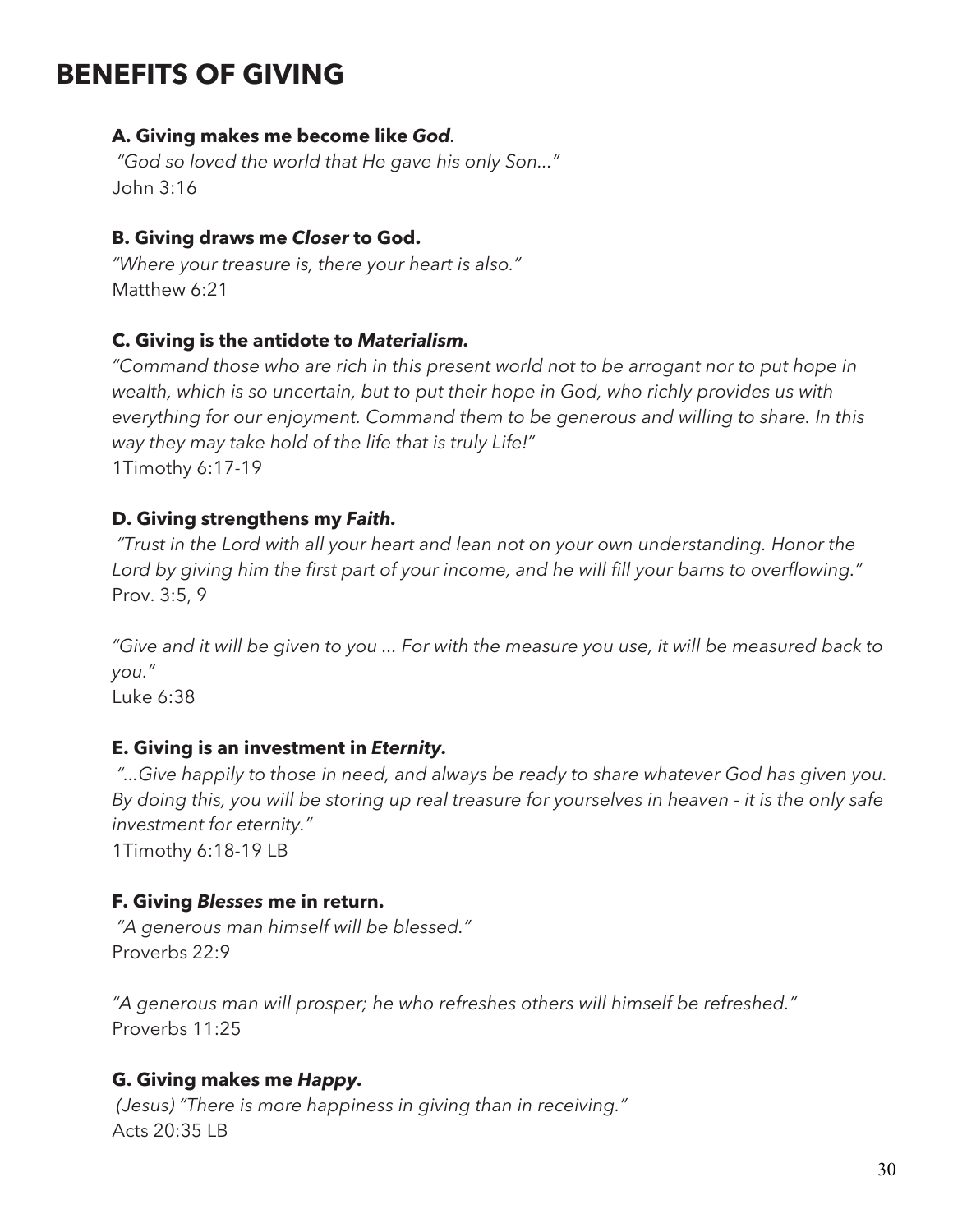## **ATTITUDES OF GIVING**

## **A. Give** *Willingly .*

*"For if the willingness is there, your gift is acceptable according to what you have, not according to what you don't have."*  2 Corinthians 9:12

*"Each one should give what he has decided in his heart to give, not reluctantly or under pressure ..."* I Corinthians 9:7a

## **B. Give** *Cheerfully.*

*"...for God loves a cheerful giver!"*  2 Corinthians 9:7b

## **C. Give** *Sacrificially.*

*"They gave as much as they were able, and even beyond their ability. Entirely on their own, they urgently pleaded with us for the privilege of sharing in this service ..."*  2 Corinthians 8:3-4

## **D. Give** *Expectantly.*

*"Remember this: Whoever sows sparingly will also reap sparingly; and whoever sows generously will reap generously."*  2 Corinthians 9:6

*"...THEY FIRST GAVE THEMSELVES TO THE LORD ... "*

2 Corinthians 8:5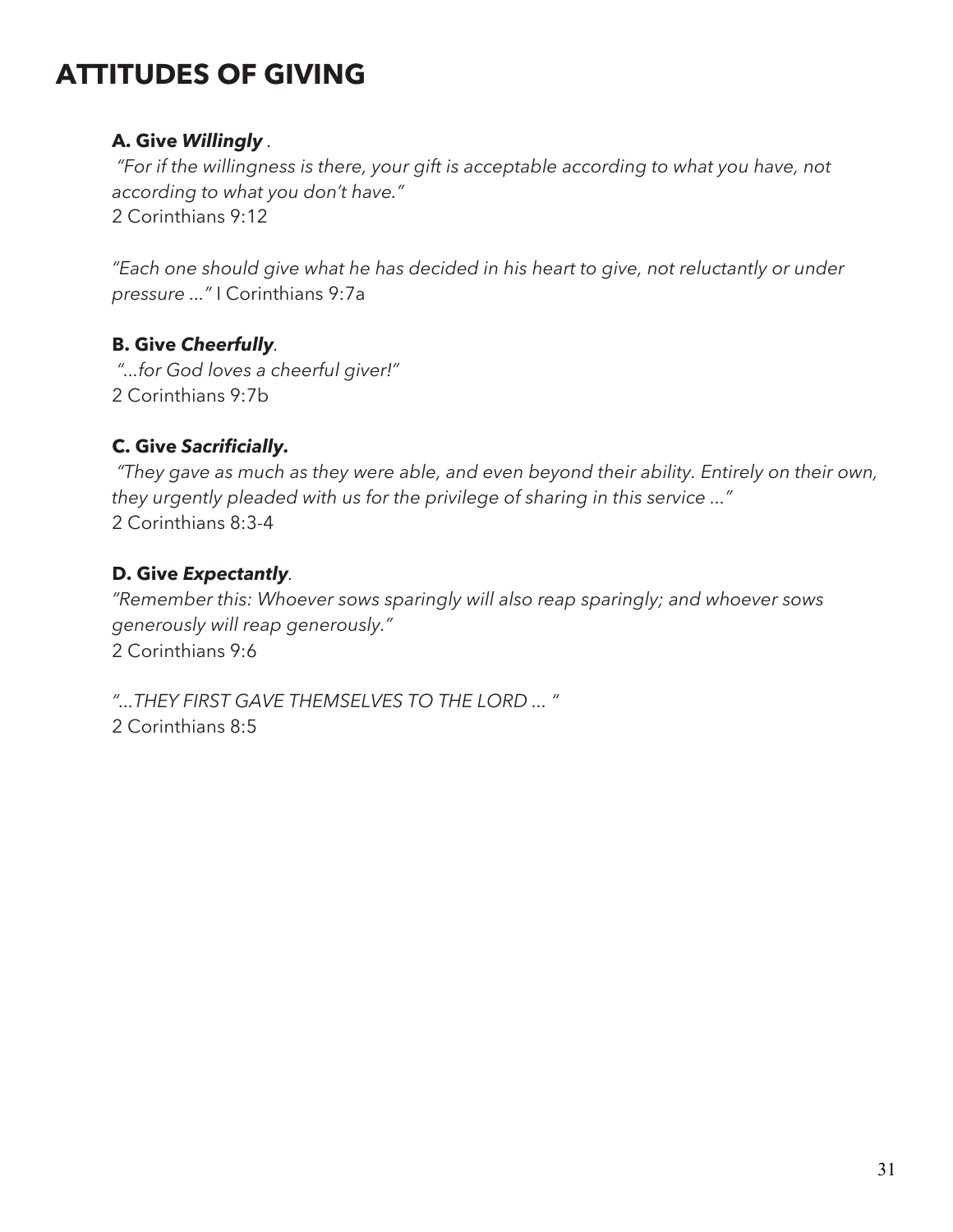## **LIFE CHURCH SERVING OPPORTUNITIES**

## **NEXT GENERATION**

### **LifeKids Early Childhood**

>> Description: Life Kids Early Childhood is a ministry for children ages birth-4K, which is centered on creatively and effectively communicating God's word to children. We want them to experience a relationship with God that is fun and exciting, to know that they are accepted and loved, and to ensure families that we will care for their children. We need volunteers for everything from teaching the classes to checking in the children.

>> Roles: Newborn through 4K classroom teachers, Early Childhood Check-In.

>> Time commitment: Once or twice a month, and as needed.

### **LifeKids Elementary**

 $\gg$  Description: Life Kids Elementary is a ministry for children grades Kindergarten - 5<sup>th</sup> grade, which is centered on creatively and effectively communicating God's word to children. Life Kids exists to reveal the wonder of who Jesus is, to ignite a child's imagination to know Him more and desire a life of discovery to share Him with others. We want to show children that they are accepted and loved while entrusting families that we will care for their children. Leaders are needed in all areas. If you love kids, we have a spot for you!

>> Roles: Service Leader/MC, Small Group Leader, Worship-Action Team, Production Team, Gaming/Connect Area Leaders, and Check-In Leaders.

>> Time commitment: Once or twice a month, and as needed.

## **Life Church Youth**

>> Description: Life Church Youth is a ministry for those in middle school through high school. It meets every Wednesday night. We provide a space where students can draw close to God through worship, games, and teaching of the Word. Life Church Youth is also intentional on focusing on building healthy relationships, raising up leaders, and having fun. It's a place where students can BELONG before the BELIEVE.

>> Roles: Junior High Leader, Senior High Leader, A/V, worship team, set-up/tear down, media (videos, website, graphics, etc.), administration, small groups, security, and café.

>> Time commitment: Wednesday nights and/or Sunday nights

## **PRAYER MINISTRY:**

## **Prayer Card Team**

>> Description: Join our prayer card warriors! Each week we send prayer requests received during the weekend services out to our prayer card team. Each team member prays over and writes encouraging notes for approximately five prayer requests.

>> Time commitment: Twenty or so minutes, once per week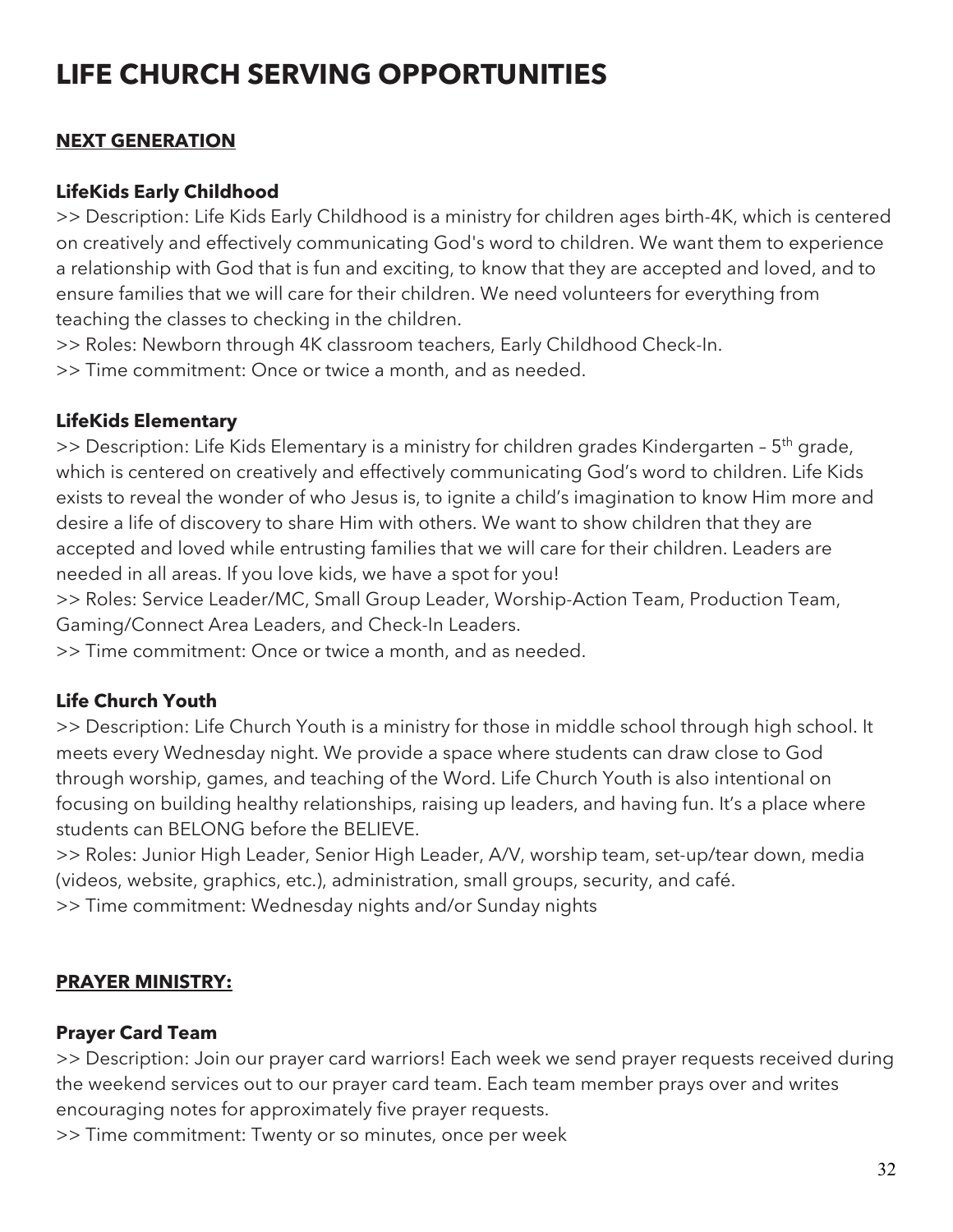### **Prayer Partners**

>> Description: Are you and your spouse prayer warriors? After every service, prayer partner couples get an opportunity to pray with willing people in the congregation. You can make a difference in someone's life!

>> Time commitment: 15 or so minutes after one service once or twice per month.

## **ADMINISTRATION:**

#### **Church Receptionist** (campus specific)

>> Description: Are you friendly and have availability during the workday Monday-Thursday, this job could be for you. Be the person to facilitate phone calls, check for mail and other receptionist duties.

>> Time commitment: Availability between Monday-Thursday from 9 AM-4 PM.

### **Cleaning** (campus specific)

>> Description: If you enjoy working behind the scenes, join us as we prepare the Germantown Campus for weekend services.

>> Time commitment: Thursday evenings when available

### **Food Ministry**

>> Description: Cook, bake, or buy yummy treats for volunteers who are taking time out to serve on the weekend.

>> Time commitment: One Sunday per month.

## **IT Team**

>> Description: As the church grows so does the technology. We need help maintaining the verity of equipment Life Church has. This equipment includes video equipment, printers, phones, servers, PCs and Macs, and a host of other equipment. We also need web developers to keep our website current and up to date.

>> Time commitment: As needed.

#### **Maintenance**

>> Description: Life Church is continually growing and we need your help maintaining our church! This could include anything from a large addition to a small plumbing leak. Expertise in plumbing, electrical, and construction are a plus but are not required. If you like working with your hands this is for you!

>> Time commitment: As needed or on a regular basis.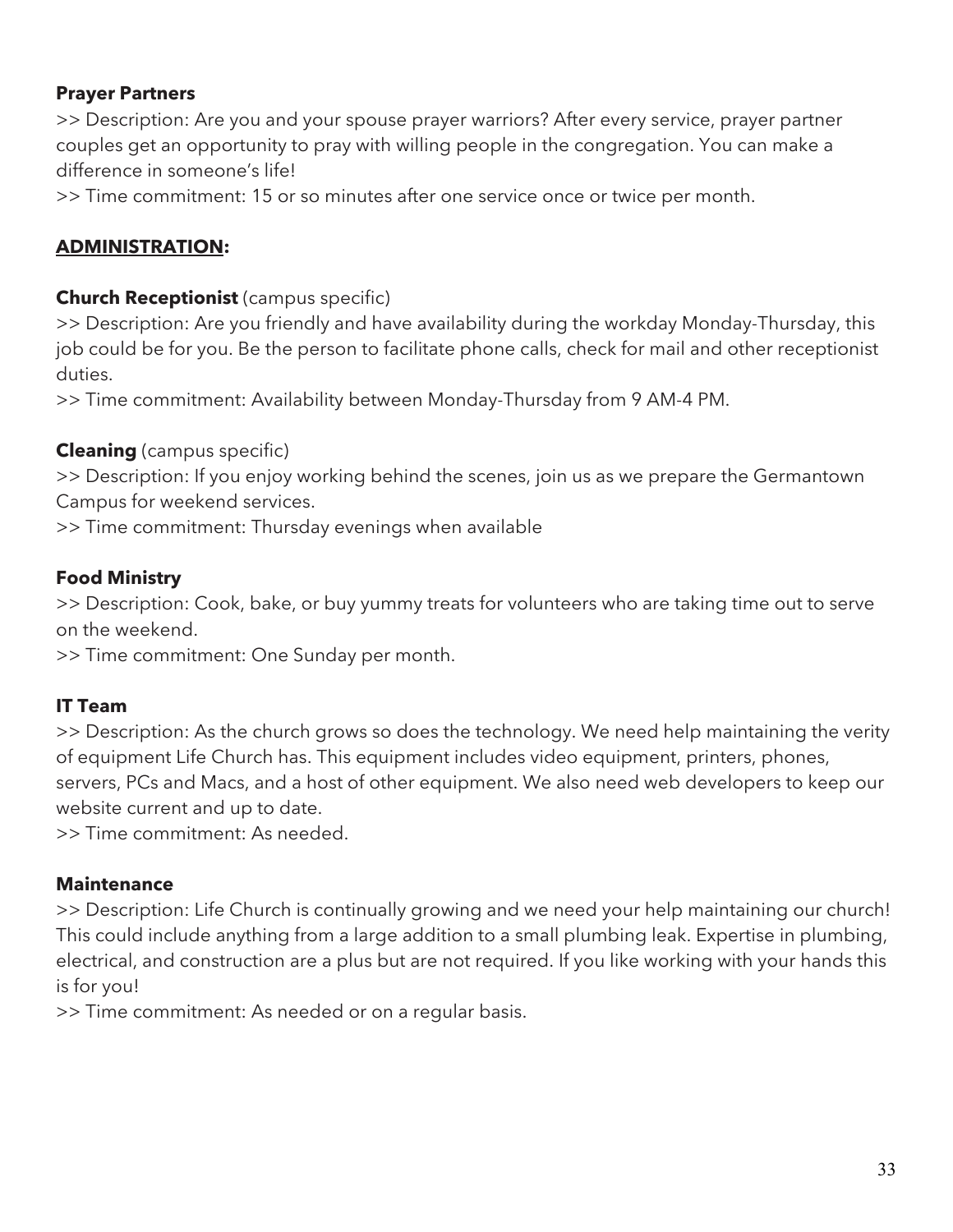### **CREATIVE/WORSHIP ARTS**

#### **Lighting**

>> Description: The worship services at Life Church are also very visual and immersive. Be a part of this team that helps draw people into worship through creative lighting design >>Time commitment: Once a month for all services

### **Live Audio**

>> Description: Be a part of the team that makes things sound good. We have some great audio consoles ready to be delved into. We only use digital consoles, so some experience in digital audio is preferred; but of course our audio leadership team would be more than happy to provide training!

>> Time commitment: Once a month for all services

### **Live Video/Cameras** (campus specific)

>> Description: Every service at Life Church is broadcasted to hundreds of people every weekend. If you are skilled with cameras, directing or broadcast, we can find a place for you to plug in! >>Time commitment: Once a month for all services

### **ProPresenter** (slideshow software)

>> Description: The church has come a long way from simply using overhead projectors or PowerPoint presentations. But the need for people with this skillset is still around. Be a part of the team that runs the lyrics, sermon slides and timers in every service. Experience with computers is preferred.

>>Time commitment: Once a month for all services

## **Stage Design** (campus specific)

>> Description: Creating, building and/or implementing the stage set designs. >> Time commitment: As needed.

#### **Worship**

>> Description: Worship is a big part of every Life Church service. In this team, you will have the opportunity to help draw people closer to God through music and creative expression. Musicians should be skilled in their instrument and be able to play with a metronome; and singers should have an understanding of their voice and be able to harmonize.

>> Role: Musicians and singers

>> Time commitment: At least once per month for all services and rehearsals.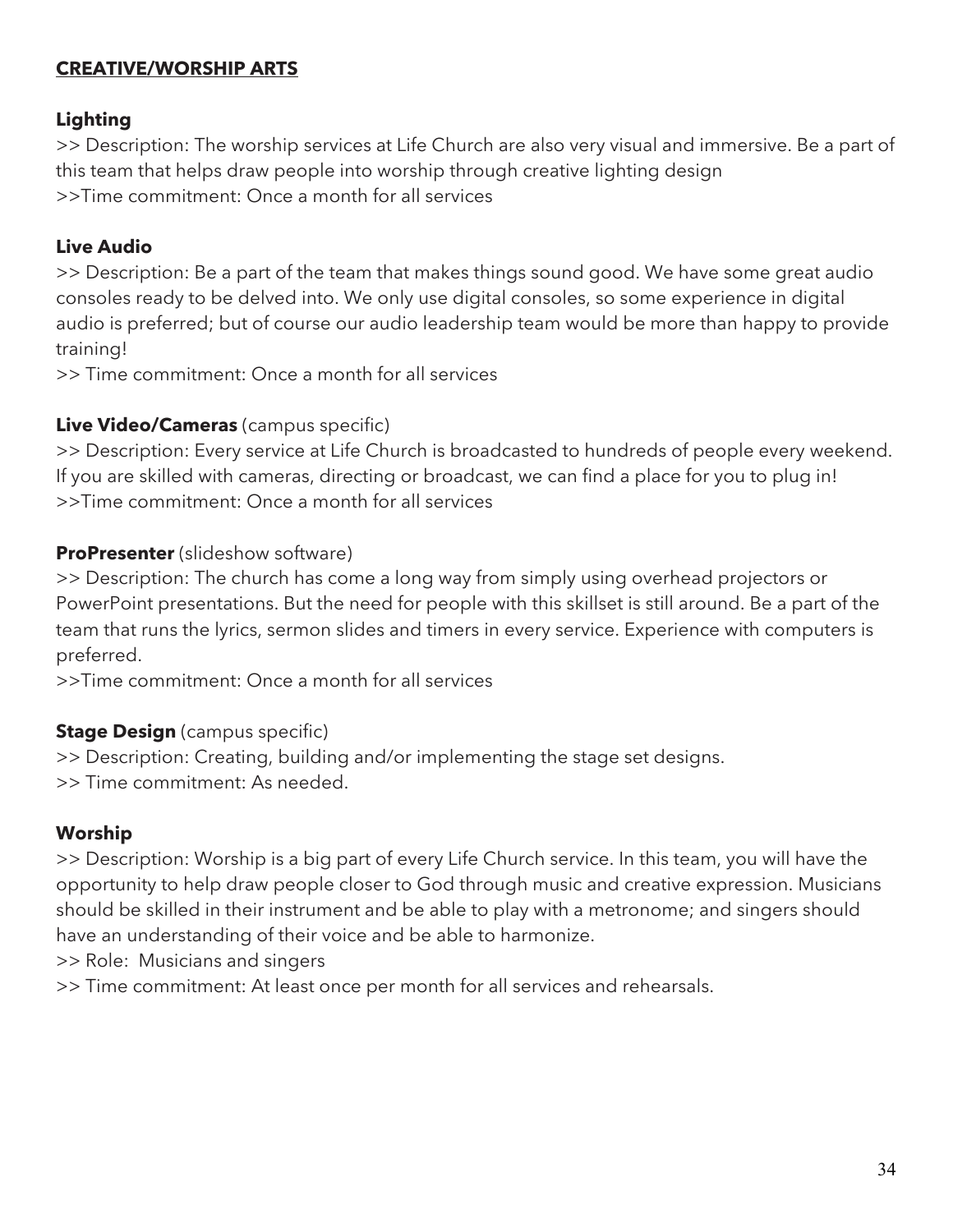## **CONNECTIONS:**

#### **Life Group Leader**

>> Description: Life Group Leaders are an extension of pastoral care at Life Church. They facilitate informal one to two hour gatherings creating support, growth, fellowship, and community within the church body and beyond. (Must be a Life Church Member)

>> Time commitment: Set by Life Group Leader but can be one meeting weekly, biweekly, or monthly.

#### **Life Track Facilitator**

>> Description: Assist the Life Track Leader with signing people in, taking photos, and helping set up the LLC Space for Life Track classes.

>> Time commitment: Once or twice per month from 8:30AM until 10:30AM.

#### **EVENTS:**

#### **Event Photography**

>> Description: Life Church hosts many events each year such as baby dedications, water baptisms, and other church-wide happenings. Many of those events require photography skills. If you love taking photos, consider helping us out on the Event Photography team! >> Time commitment: As needed per event.

#### **Set Up/Tear Down**

>> Description: Life Church has several events & meetings throughout the year. Many require setting up chairs, tables, props, etc. If you're more of a "behind-the-scenes" person, this is a great ministry for you!

>> Time commitment: As needed per event.

#### **HOST TEAM (FIRST IMPRESSIONS):**

#### **Greeter/Guest Services**

>> Description: Do you love to smile? Greeters/Guest Services are arguably the most important volunteer here at Life Church. They help make newcomers feel welcome, excepted, and comfortable here. Greeters are responsible for welcoming people as they enter the building/auditorium. Guest Services does all that as well as helping new guests find where they need to go (Life Kids, main auditorium, restrooms, etc.). Great people skills and a smile are a must! >> Time commitment: Twice a month (30 minutes prior to service and into part of worship).

#### **Parking**

>> Description: Parking Team members are the first people guests will see when they come to Life Church, so a big smile and an ability to brave all types of weather are a must! As a parking team member you will be responsible for directing traffic, set-up/tear down of signage and parking barriers, and welcoming people each weekend.

>> Time commitment: Twice a month (30 minutes prior to service and into part of worship).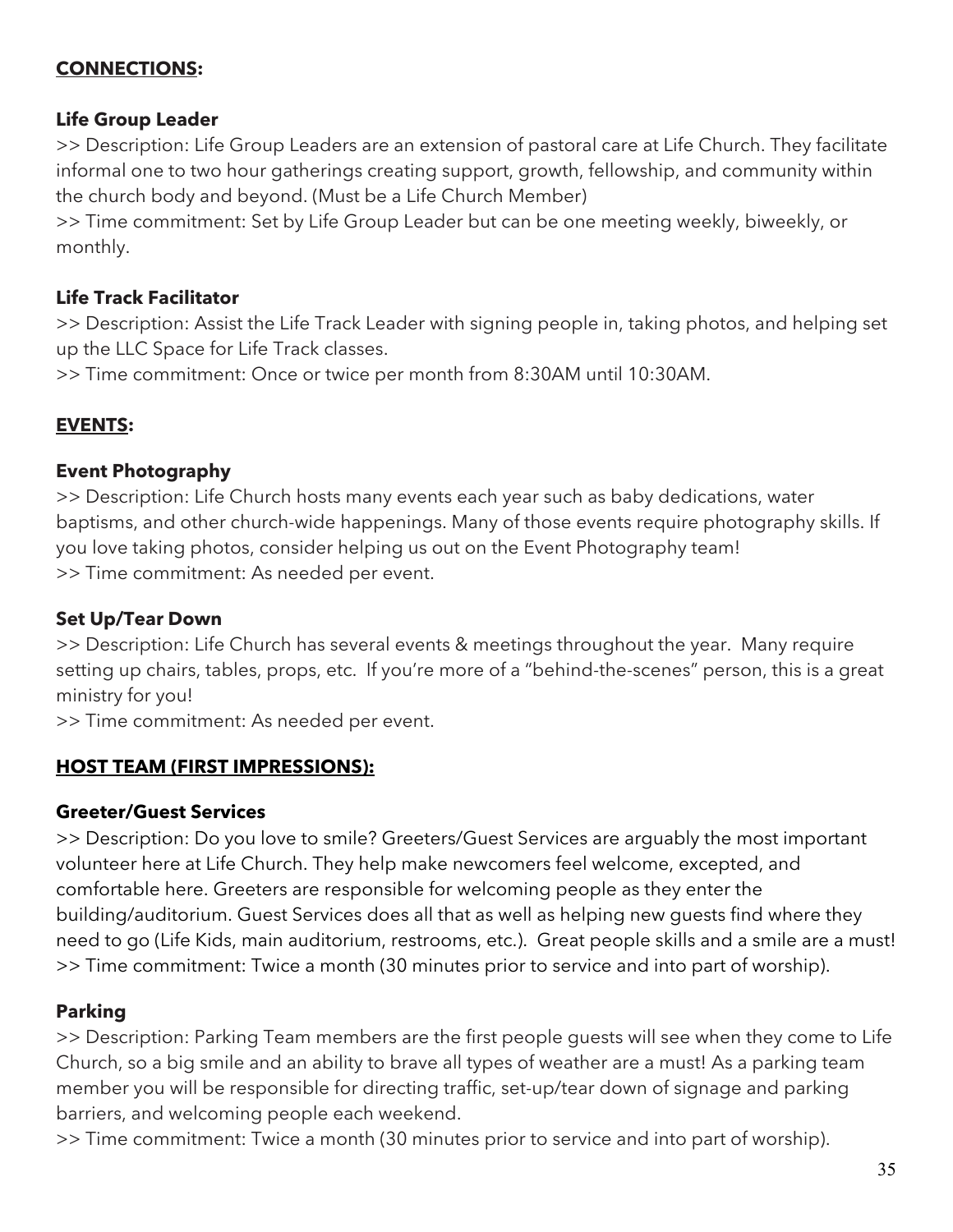### **Usher**

>> Description: Once a Guest has been greeted, someone must be there to guide them to their seats. This is where the usher comes in. They are responsible for making sure everyone gets a seat, both newcomers and regular attendees, alike. They also are responsible for keeping order, minimizing distractions, and helping to receive tithe and offerings during service. Must have good people skills.

>> Time commitment: Twice per month (30 minutes prior, during, and a few minutes after service).

#### **Resource Center**

>> Description: Before and after services there are always people with questions about Life Church. Resource Center volunteers are there to help answer any of these questions and to help facilitate purchase of Bibles, books, and other media. Whether it's helping people get information, sign up for events, or general directions, the Resource Center team members are always there to help. If you like helping people and are a little bit techy (we use iPads and the computer for sales, signups, and guest info) this job is for you!

>> Time commitment: Twice a month (30 minutes prior to service and 30 minutes after service).

### **Next Steps Area**

>> Description: After services, the Next Steps team welcomes new guests by handing out gift cards, asking how they found Life Church and any answering questions they may have. They also are responsible for people sign up for various events.

>> Time commitment: Twice a month (15-20 minutes directly after service).

#### **Coffee Team**

>> Description: Before services, the coffee team fills the dispensers, stocks the coffee supplies at the coffee carts and makes more coffee if needed for the next service. After service, the team restocks once again, disposes of extra coffee and trash and cleans the coffee brewers. >> Time commitment: Twice a month(30 minutes prior to service and 30 minutes after service).

## **OUTREACH**

## **Serve Day Coordinator**

>> Description: Life Church loves reaching out to the local community in very practical ways. Every couple of months, we will host a serve day, in which we do an outreach to our community. We need coordinators to help us plan these events.

>>Time commitment: Variable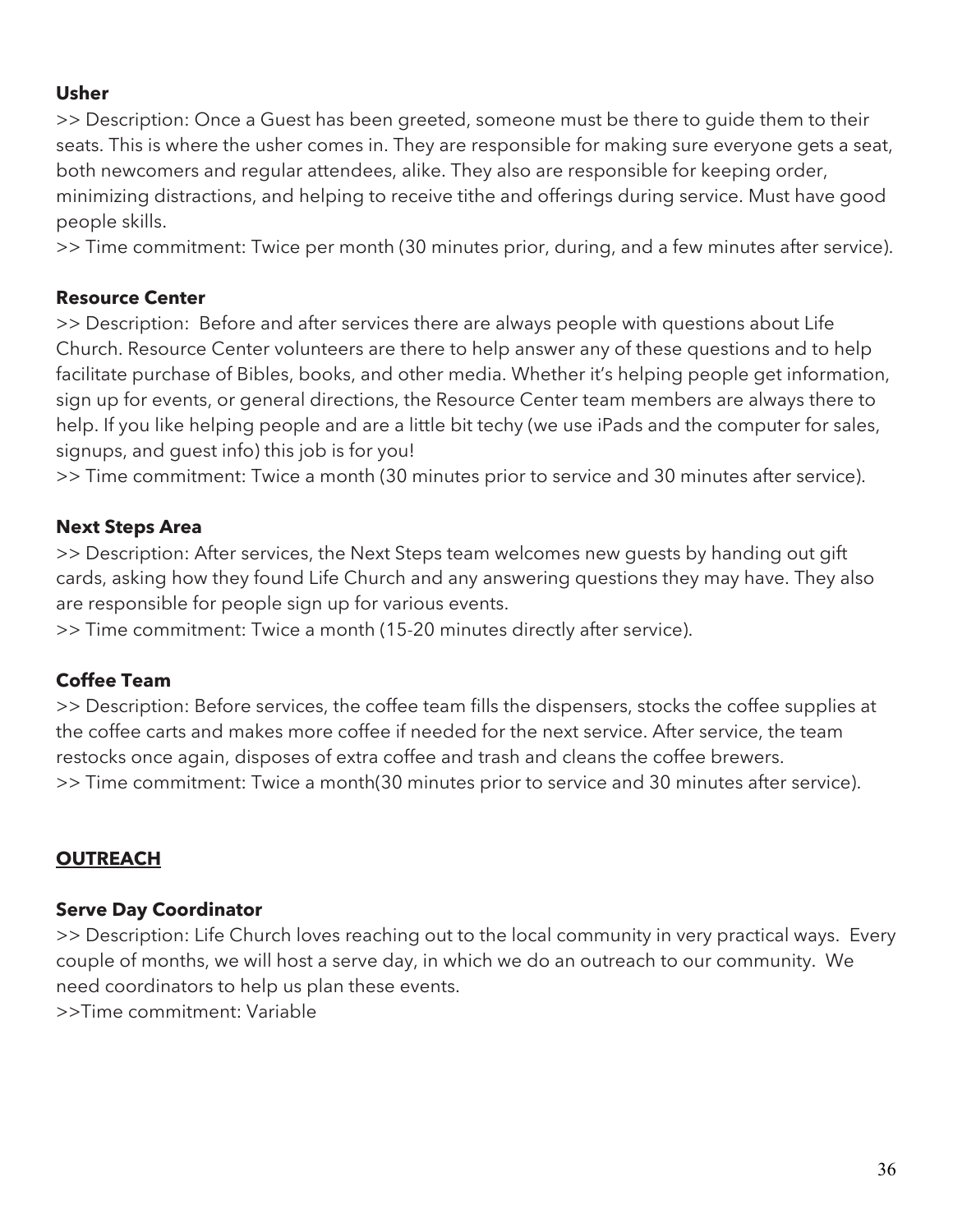## **SPIRITUAL GIFTS MATCH**

### **Administration**

The special ability that God gives to clearly understand the immediate and long range goals of a ministry and is able to devise, manage and execute plans to achieve goals and purposes for the church body.

Recommended Serving Opportunities: Church Receptionist, Life Track Facilitator, Resource Center, Cleaning, ProPresenter, Event Team, Serve Day Coordinator, Maintenance, Set up/tear down.

## **Apostleship**

The special ability that God gives to assume and exercise divinely imparted authority in order to establish the foundational government of a sphere of ministry; an apostle hears from the Holy Spirit and set things in order accordingly for the church's health, growth, maturity and outreach. Is also able to work with other cultures.

Recommended Serving Opportunities: Prayer Partner, Life Kids, Life Church Youth, Life Group Leader.

#### **Discernment**

The special that God gives to know with assurance whether certain behaviors purported to be of God are in reality divine, human or evil. Able to see through chaos or confusion and determine problems and possible outcomes. Can correlate problems to violation of biblical truths. Recommended Serving Opportunities: Greeters, Life Group Leaders, Prayer Partners.

#### **Evangelism**

The special ability that God gives to share the gospel with non-believers in such a way that they become followers of Christ and responsible members of the church. Recommended Serving Opportunities: Life Kids, Life Church Youth, Life Group Leader, Prayer Partners, Worship, Greeters, Ushers, Parking Lot, Next Steps Team.

#### **Exhortation**

Sometimes called the gift of counseling- the special ability that God gives to minister words of comfort, consolation, encouragement and counsel to other believers in such a way that they feel helped and are moving toward healing.

Recommended Serving Opportunities: Life Group Leader, Life Kids, Life Church Youth, Creative/Worship Arts, Ushers, Greeters, Next Steps Team, Prayer Partners.

#### **Faith**

The special ability to see with extraordinary confidence the will and purposes of God for future of His work even when others see only obstacles.

Recommended Serving Opportunities: Life Group Leader, Prayer Partner, Creative/Worship Arts, Life Church Youth.